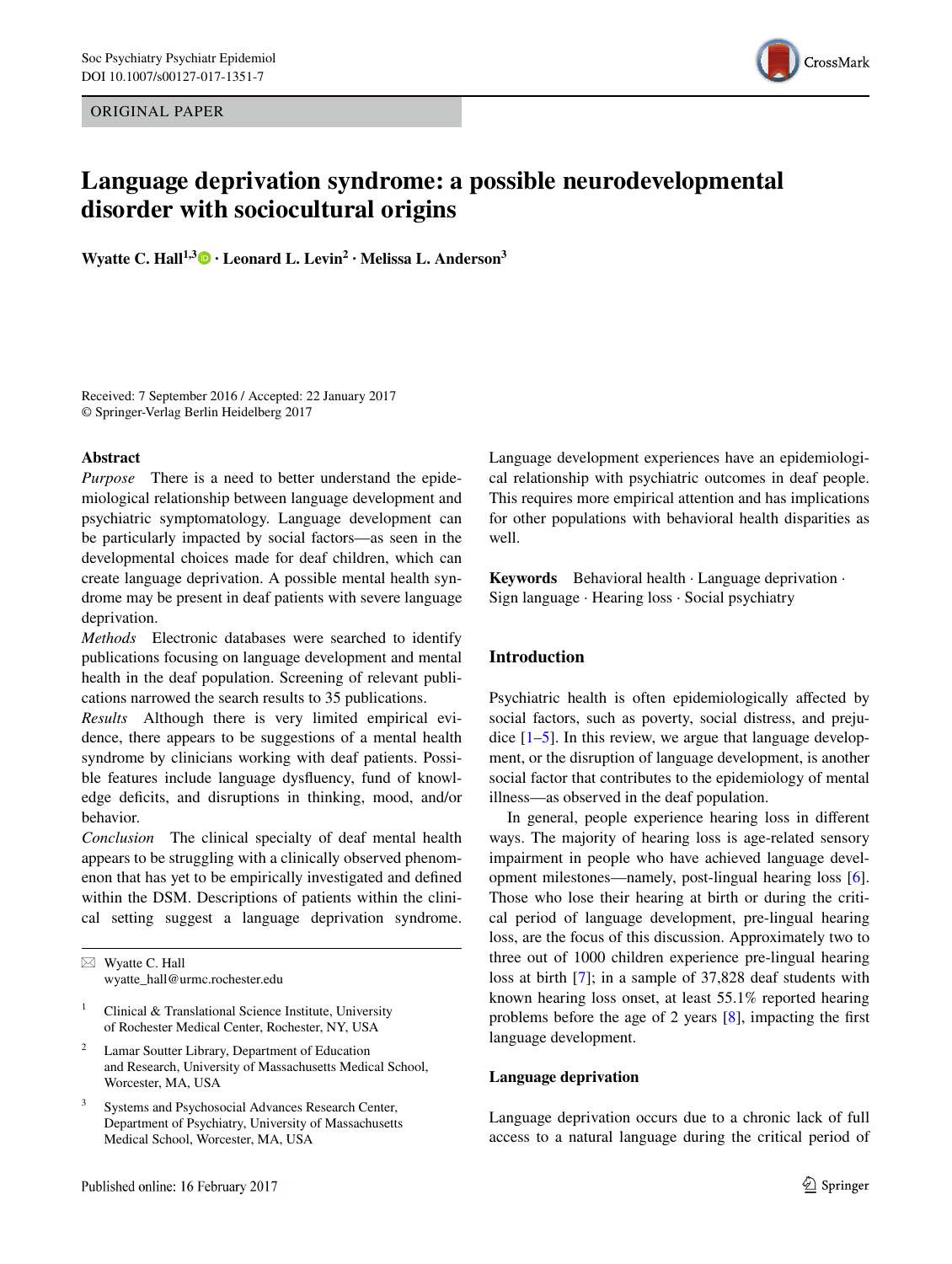language acquisition (when there is an elevated neurological sensitivity for language development), approximately the first 5 years of a child's life [\[9](#page-13-5), [10\]](#page-13-6). Language deprivation during the critical period appears to have permanent consequences for long-term neurological development [\[11](#page-13-7)]. Neurological development can be altered to the extent that a deaf child "may be unable to develop language skills sufficient to support fluent communication or serve as a basis for further learning" [\[12](#page-13-8)].

Exposure to a fully accessible language has an independent influence on brain development separate from the auditory experience of hearing loss. Indeed, recent neuroimaging studies indicate the presence of adult neurostructural differences in deaf people based on timing and quality of language access in the early childhood [\[13](#page-13-9)[–15](#page-13-10)].

# *Access to spoken language*

Medical professionals are not able to assure that hearing aids and cochlear implants will result in positive language outcomes [[16\]](#page-13-11). Many deaf children are significantly delayed in language skills despite their use of cochlear implants. Large-scale longitudinal studies indicate significant variability in cochlear implant-related outcomes when sign language is not used, and there is minimal predictive knowledge of who might and who might not succeed in developing a language foundation using just cochlear implants [\[17](#page-13-12)].

For example, a study of 27 French-speaking implanted children found that only half of these children displayed language skills comparable to their hearing peers at the word level and less than half at the sentence level [\[18](#page-13-13)]. Long-term language trajectories of 188 implanted children were described as "slower and more variable" than their 97 hearing peers and even those who were implanted earlier than 18 months of age continued to exhibit language delays of more than a year behind their peers [[19\]](#page-13-14). Studies of long-term speech production and perception in 110 implanted children found extreme variability as some demonstrated zero ability to express or perceive spoken English clearly, while others performed nearly as high as 100% accuracy from elementary school to high school [\[20](#page-13-15), [21](#page-13-16)]. Finally, a meta-analysis of 12 studies focusing on spoken language vocabulary found that implanted children had significantly less expressive and receptive vocabulary knowledge than their hearing peers [[22\]](#page-13-17).

### *Access to visual language*

In contrast to depending solely on spoken language, another communication option for deaf children is sign language a fully accessible, visual language for deaf children. Contrary to popular—but uninformed—opinion, sign languages have their own grammars and linguistic rules equivalent to spoken languages [[23\]](#page-13-18). Yet, less than 8% of deaf children receive regular access to sign language in the home (i.e., fluent, bidirectional conversations) [[8\]](#page-13-4). Although using sign language is encouraged for hearing babies to develop language skills before they can begin to speak, sign language is not routinely offered as a primary or complementary intervention for deaf children; rather, if offered at all, it is often proposed as a last-resort option to deaf children who have not developed speech abilities as expected [[24\]](#page-13-19).

This pattern occurs—because many advocates, professionals, and educators believe that sign language acquisition will interfere with deaf children's development of speech skills [[25,](#page-13-20) [26](#page-13-21)]—despite research that has shown signing implanted children actually demonstrate better speech development, language development, and intelligence scores than non-signing implanted children [[20,](#page-13-15) [27,](#page-13-22) [28](#page-13-23)]. This resistance has recently been described as a prejudice against both sign languages and the state of being deaf [\[29](#page-13-24)]. As a result, delayed exposure to sign language is a "common educational occurrence arising from the priority frequently given to speech over sign by rehabilitation professionals and hearing parents" [\[9](#page-13-5)]. The end result is that most deaf children do not develop native fluency in sign language.

Based on the current literature, results suggest that technological interventions (e.g., hearing aids, cochlear implants) are insufficient as a stand-alone approach for language acquisition in deaf children. Paired with delayed or absent exposure to sign language during the critical period of language acquisition, a deaf child can be at risk for experiencing long-term language deprivation—which leads to a spectrum of neurological, educational, and developmental consequences across the lifepan. Therefore, many deaf children are likely experiencing some level of language deprivation that might contribute to greater health disparities relative to the general population, such as the increased prevalence of mental illness seen in the deaf population.

#### **Behavioral health**

Deaf individuals experience a higher prevalence of behavioral health concerns than the general population. For example, a study conducted with a community sample of 236 deaf individuals found significantly poorer quality of life and higher levels of emotional distress compared to the general population [\[30](#page-13-25)]. Deaf female undergraduates are two times as likely to experience interpersonal trauma [\[31](#page-13-26)]. In addition, a community sample of 308 deaf individuals found elevated reports of lifetime emotional abuse (27.5%), physical abuse (21.0%), and sexual violence (20.8%) [\[32\]](#page-13-27). Deaf adolescents can experience emotional and behavioral mental health problems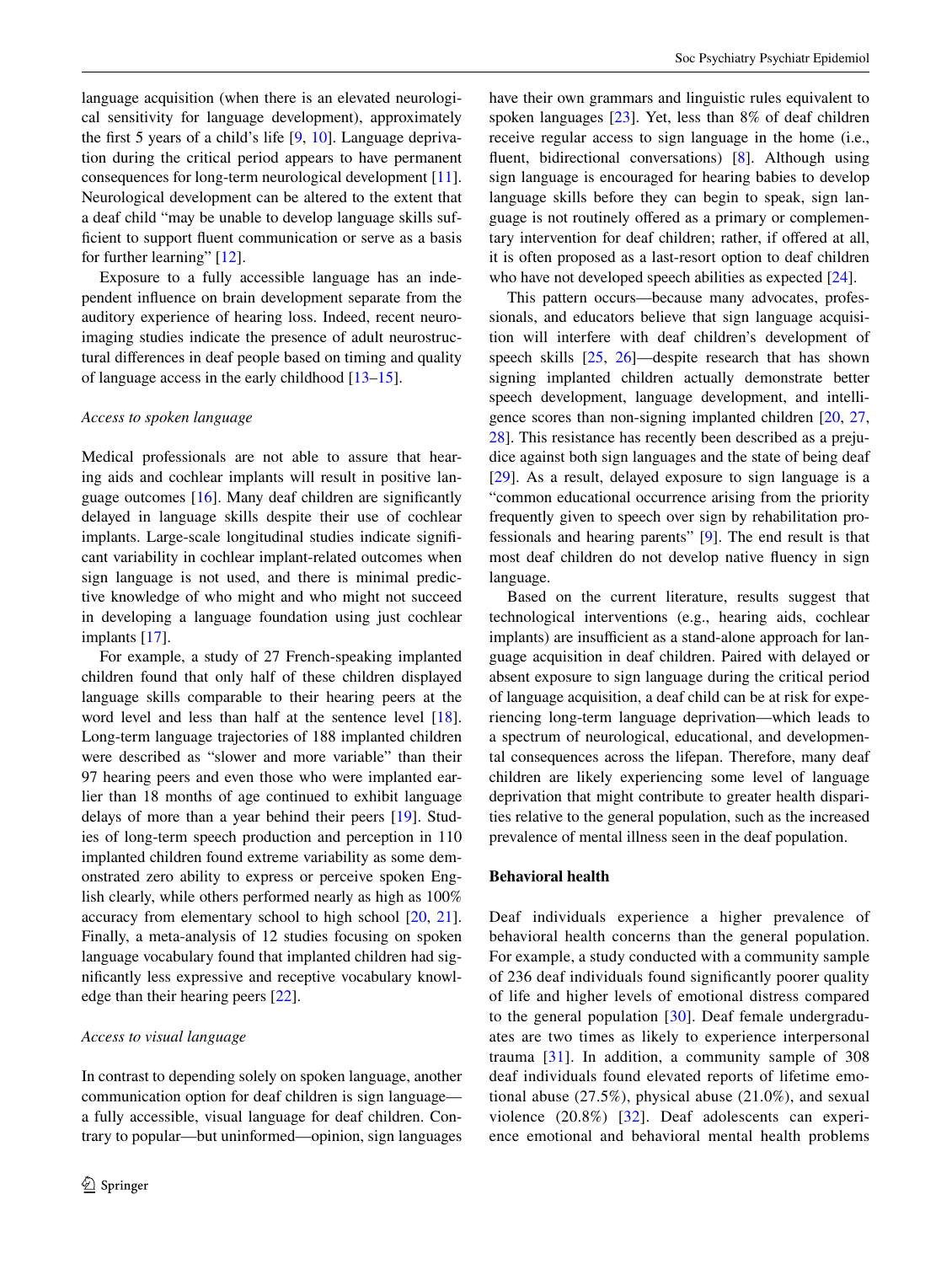associated with low self-esteem and peer rejection [[33](#page-13-28)], and a range of developmental adversities unique to being deaf in a hearing world, such as lack of accessible communication with parents and peers [[34](#page-13-29)].

While overall increased rates of mental health problems and extreme barriers to behavioral health care are reported in the deaf population, the early access to family and peer communication are protective factors against these disparities [[35\]](#page-13-30). Indeed, some claim that the higher prevalence of trauma and psychiatric symptoms in the deaf population are partially caused by inappropriate and/ or incomplete medical and educational language interventions early in life [\[24,](#page-13-19) [36–](#page-14-0)[39\]](#page-14-1), which create risk for subsequent language deprivation and behavioral health problems. These associations warrant further research to guide interventions to target these mental health challenges in the deaf population.

The hypothetical existence of a unique mental health syndrome that has a relationship with language deprivation deserves investigation as language difficulties complicate diagnosis and treatment of many deaf patients [\[38,](#page-14-2) [40](#page-14-3)[–43\]](#page-14-4). There is a need to help clinicians to differentiate primary and secondary contributors to deaf patients' mental health issues. The current structured literature review attempts to clarify potential psychiatric symptoms resulting from language deprivation and to investigate whether such suggestions of a mental health syndrome exist.

#### <span id="page-2-0"></span>**Fig. 1** Search strings by Fig. 1 Search strings by PubMed Search String:<br>database

### **Method**

### **Search strategy**

Five indexed databases were used for the literature search to identify articles that discuss the impact of language on mental health in the deaf population: MEDLINE (PubMed interface), PsycINFO (OVID interface), EMBASE (Scopus search engine), CINAHL, and ERIC (EBSCO interface). Searches were iteratively constructed to identify the most effective search terms and syntax. As a major goal was to document the literature over time, the authors looked back as far as possible within each database. No restrictions were placed on types of material to ensure that relevant literature would be included from English-only journals, books, and theses/dissertations. Figure [1](#page-2-0) shows the search strategy applied to each database.

The initial searches for the identification stage were conducted in January 2015. Results were imported into the RefWorks citation management database. Using RefWorks' de-duplication feature, duplicate publications were eliminated. These publications were then exported into Excel.

# **Inclusion criteria**

Publications needed to meet the following criteria for inclusion in the structured literature review: (a) focus on the deaf population; (b) focus on at least one aspect of language

("Persons With Hearing Impairments"[Mesh] OR "Deafness"[Mesh:noexp]) AND ("Language Development"[Mesh] OR "Language Development Disorders"[Mesh] OR "Language"[Mesh] OR "Cognition"[Mesh] OR "Communication Barriers"[Mesh] OR "Speech"[Mesh]) AND "Mental Disorders"[Mesh]

PsycINFO Search String:

exp Hearing Disorders AND (exp Speech Development OR exp Language Development) Scopus (including EMBASE) Search String: (Hearing Impairment) AND (Language Acquisition OR Interpersonal Communication) AND (Mental Disease OR Mental Health OR Posttraumatic Stress Disorder OR Dissociation)

ERIC Search String:

(descriptor:deafness OR descriptor:hearing impairment) AND (descriptor:language impairments OR descriptor:language acquisition OR decriptor:language aptitude) AND (descriptor:mental disorders OR descriptor:mental health)

CINAHL Search String:

(MH "Deafness" OR MH "Hearing Impairment") AND (MH "Language Impairments" OR MH "Language Acquisition" OR MH "Language Aptitude") AND (MH "Mental Disorders" OR MH "Mental Health")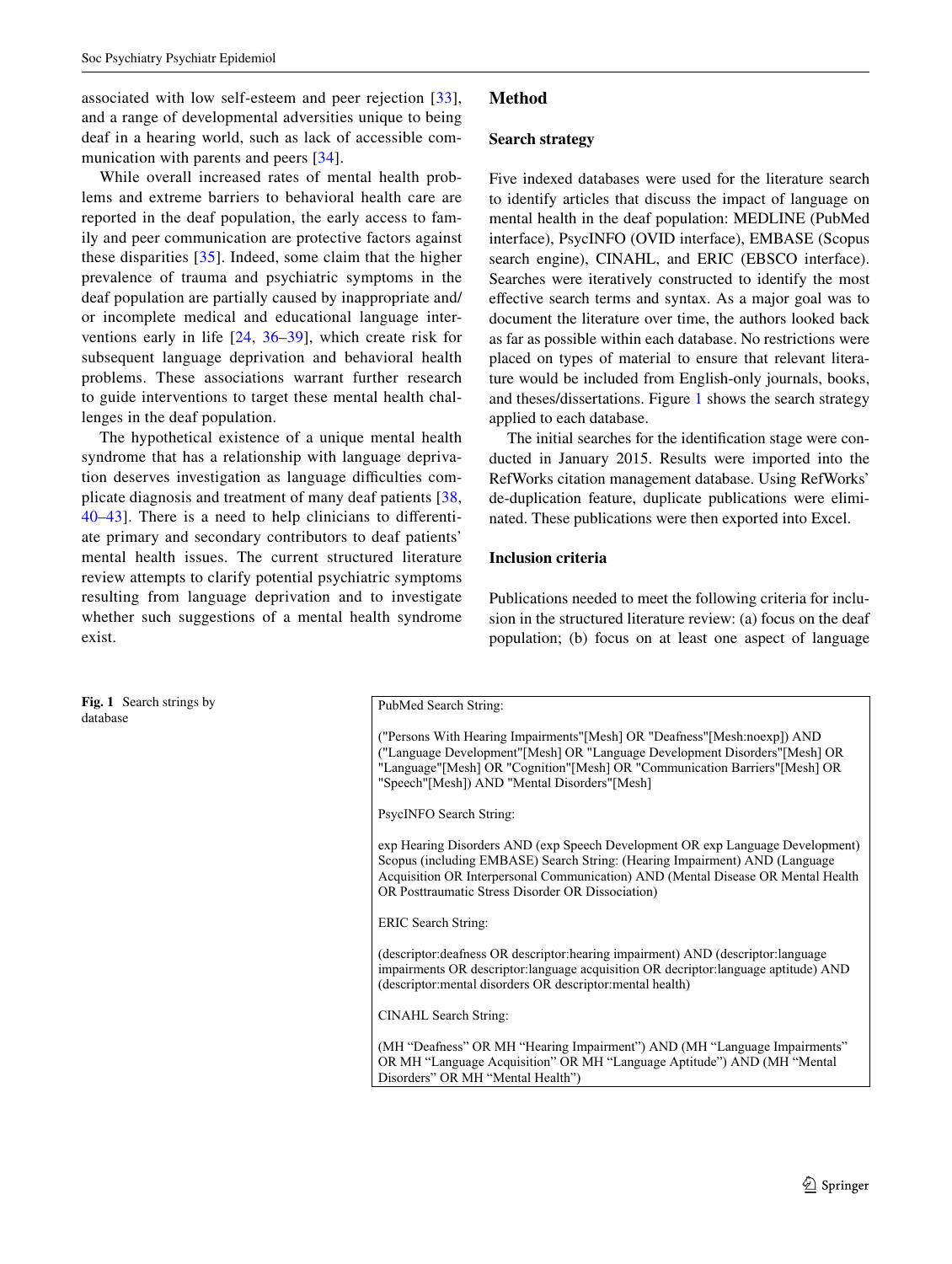development; and, (c) focus on behavioral health (i.e., mental health or substance use disorder). Due to the complex nature of language development and mental health outcomes, certain publications were accepted without meeting all the criteria if they provided important context.

# **Abstraction form**

An abstraction form is a standard method of systematically collecting data from literature reviews based on inclusion criteria. Our form elicited the following information about each included study: (1) description of the deaf individuals in the study sample; (2) type of language exposure; (3) type of intervention (where applicable; e.g., cochlear implant, social skills training, cognitive behavioral therapy), and (4) reported mental health/behavioral outcomes.

### **Search results**

Figure [2](#page-3-0) utilizes the Preferred Reporting Items for Systematic Reviews and Meta-Analyses (PRISMA) flow diagram [\[44](#page-14-5)], demonstrating the structured literature review steps up to the full-text review. During the identification stage, 1505 publications were identified through database searching and 40 additional publications were found through other sources (e.g., Google Scholar, bibliography hand-searching). The screening process eliminated 1372 publications, the remaining 173 were given full-text reviews. Fourteen non-English publications were immediately excluded. Upon full-text review, further 49 publications were excluded. Abstraction forms were used for the remaining 110 full-text publications.

Seventy-five full-text publications were excluded during abstraction form review. The remaining 35 full-text

<span id="page-3-0"></span>

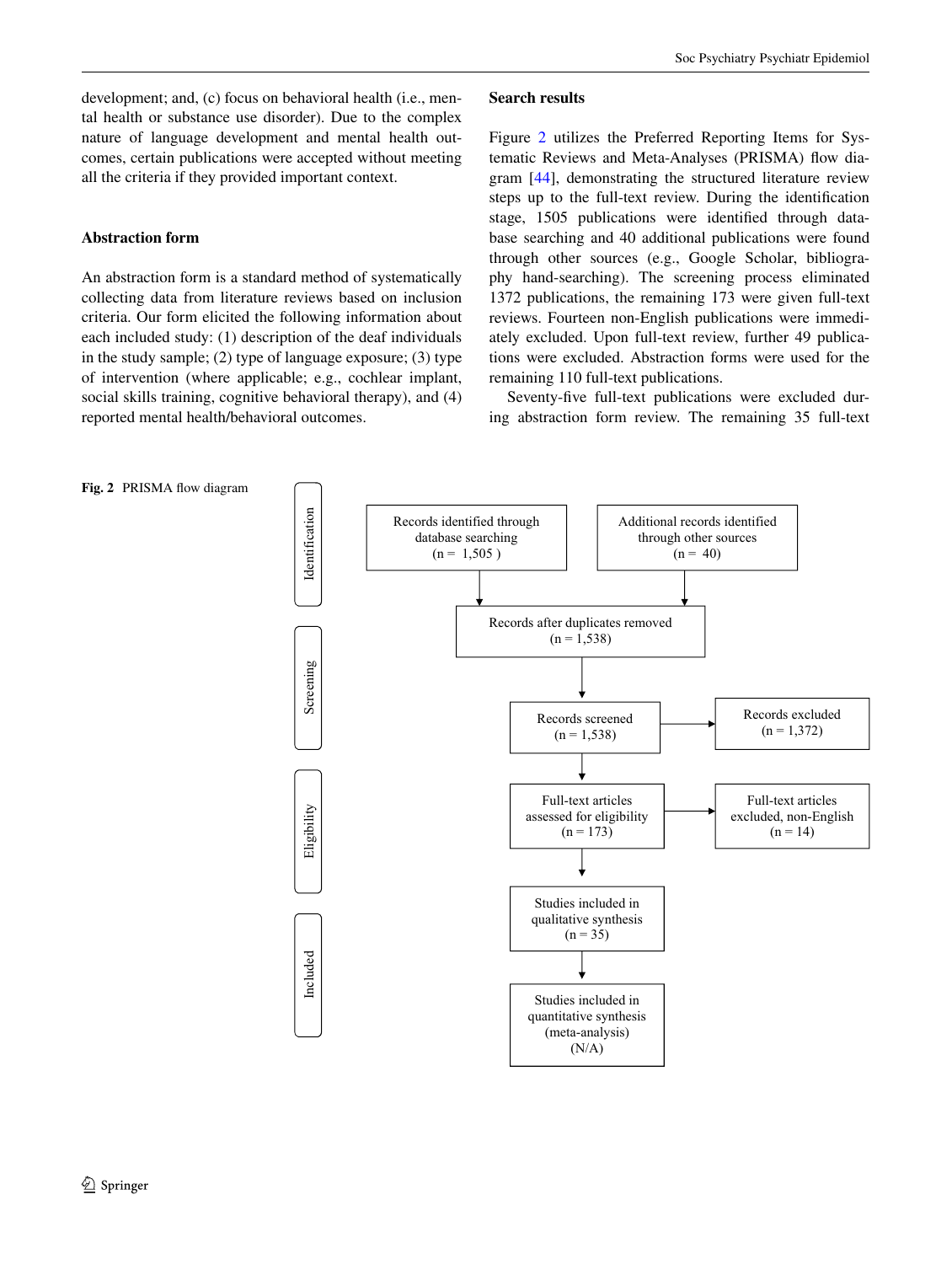publications were included in this paper, forming the basis of the structured literature review. The [Appendix](#page-8-0) details the abstraction form results of the 35 structured literature review publications.

# **Results**

# **Historical attempts of developing diagnostic concepts and terms**

Discussions of a potentially unique clinical disorder in the deaf mental health field appear to have begun in the 1960s [[45–](#page-14-6)[48\]](#page-14-7). Psychiatric diagnosis of deaf patients was described as extremely complex and time-consuming [\[49](#page-14-8)]. Unfortunately, there has been a general lack of awareness in the psychiatry field towards these unique deaf clinical presentations and features. This led one clinician to describe consistent misdiagnoses and clinical confusion associated with deaf patients as "catastrophic mistakes [leading to] unnecessary and prolonged hospitalizations, placing patients on [unnecessary] powerful psychotropic medications, and the failure to develop appropriate treatment programs or provide needed services" [\[38](#page-14-2)].

Various categorical terms were proposed, including surdophrenia and primitive personality. The term surdophrenia stems from Basilier's "Psychic Consequences of Congenital or Early Acquired Deafness" [\[46](#page-14-9)] and primitive personality was coined by Altshuler in several early 1960s publications [[45\]](#page-14-6) which compared some deaf patients to feral children abandoned in the wild (i.e., The Wild Boy of Aveyron  $[50]$  $[50]$ ). The general theory behind these terms was that a unique cluster of mental health symptoms (e.g., behavioral issues, cognitive delays, and lack of social skills) resulted from unavoidable communication difficulties of deafness (i.e., inadequate exposure to spoken or signed language).

Vernon and Raifman [\[51](#page-14-11)] explain their diagnosis of "primitive personality: surdophrenia" as applying to a subpopulation of approximately 5–15% of deaf individuals who have a linguistic disability that creates severe cognitive deprivation, as well as psychological naiveté and immaturity. Their suggested criteria include: (1) minimal or total absence of language knowledge (including sign language, English, or other language); (2) functional illiteracy as measured by a standardized educational achievement test; (3) a history of little or no formal education; (4) cognitive deprivation involving little or no knowledge of basics, including paying taxes, or following recipes, etc., and, (5) a performance IQ score of 70 or less.

Clinical descriptions of patients often referred to "problem behaviors of deafness," invariably including some reference to immaturity, impulsiveness, explosiveness, and general lack of skills (e.g., "soft skills") that promote success in society [[49,](#page-14-8) [52\]](#page-14-12). Since that time, criticism of this sentiment in the literature—in which there appeared to be an underlying belief that these behaviors were actually characteristic of deaf people themselves—has redirected these "problem behaviors of deafness" as a consequence of language deprivation or other adverse developmental experiences [\[37](#page-14-13)]. Glickman [\[41](#page-14-14)] attempted to address the weaknesses and bias of the previous diagnostic attempts by developing his own label and criteria (Fig. [3](#page-5-0)), with the goal of further solidifying a potential diagnostic concept.

### **Language dysfluency**

Language dysfluency occurs when a person's best language is considered not fluent [\[38](#page-14-2)]. Ironically, although language dysfluency may be more common in deaf people, literature discussing language dysfluency in deaf individuals is extremely limited. Dysfluency may be caused by either language deprivation and/or neurological deficits unrelated to language deprivation, including life events (such as traumatic brain injuries and prenatal illness) and mental illness [\[53](#page-14-15)].

It can be more difficult to assess deaf individual's psychiatric symptoms due to extremely wide variability in developmental language experiences that lead to variable degrees of language dysfluency in many deaf patients [\[54](#page-14-16)]. An inpatient unit serving deaf patients documented a high prevalence of language dysfluency using subjective communication assessments [\[38](#page-14-2), [55\]](#page-14-17). Approximately, 75% of patients were found to be language dysfluent, yet only 28% to have a psychotic disorder (compared to 88.9% of hearing inpatients) [[55\]](#page-14-17), but the generalizability of these findings is unknown. As a result, many deaf patients appear to be hospitalized not for mental illness, but for the various sequelae related to language deprivation—including language dysfluency—that social and medical systems failed to adequately address.

Languages in either modality (auditory or visual) have rules and structures that make them languages; some suggest that language dysfluency may cause disruption in these rules and structures. Descriptions of psychosis-related sign language dysfluency suggest that it follows "classic" symptoms seen in hearing patients including neologisms, clang associations, and content poverty, among others [\[54](#page-14-16), [56](#page-14-18)].

One clinician's case study of a deaf inpatient with suggested non-psychotic language dysfluency highlights limited vocabulary, lack of time referents, disturbed spatial organization, and lack of syntax as possible key features of language deprivation-related dysfluency in sign language [for a review, see 38]. A language-dysfluent patient's vocabulary may be limited to "concrete objects, actions, and descriptions [a person] has experienced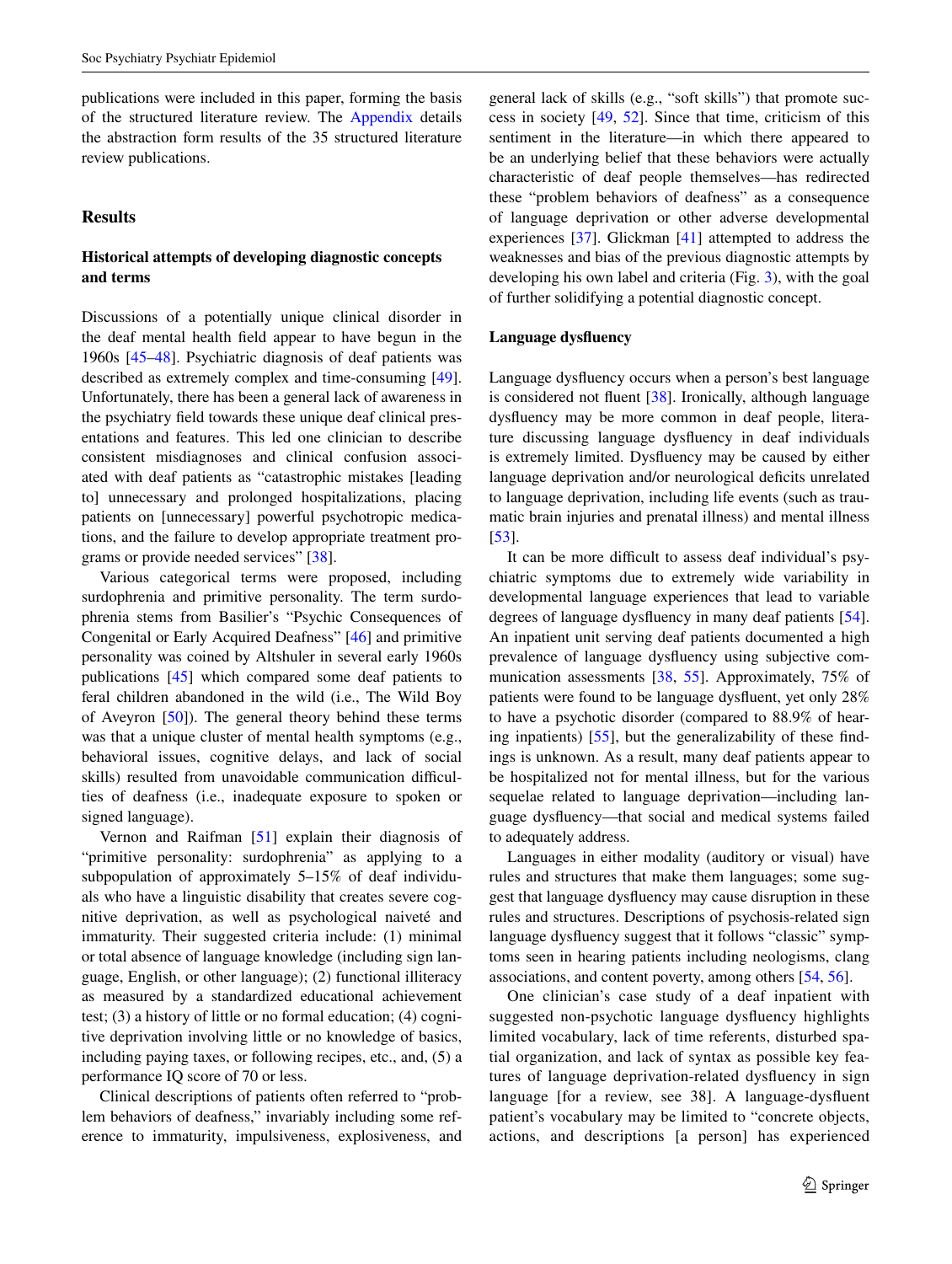<span id="page-5-0"></span>**Fig. 3** Glickman's proposed criteria of "language deprivation with deficiencies in behavioral, emotional, and social adjustment"

- a. The person is born with a hearing loss severe enough so as to preclude the ability to comprehend oral language or the child loses that ability before the acquisition of oral language.
- b. The hearing loss can not be remediated, or is not remediated, sufficiently for the person to be able to acquire and comprehend oral language effectively.
- c. The child is not exposed to American Sign Language (or other sign languages) sufficiently so as to acquire it as a native user.
- d. The person is severely dysfluent in his or her best language or communication modality, either receptively, expressively, or both, as measured by objective tests or determined by expert evaluators of that language. The person is functionally illiterate in the spoken/written language of the larger community. If the primary communication modality is sign language, one sees deficits such as these:
	- i. Severely impoverished vocabulary as well as signs used with the incorrect meaning
	- ii. Absence or minimal use of grammatical features and vocabulary for tense and time resulting in the inability to give an historical, linear account of events.
	- iii. The person communicates mostly in signs or phrases rather than full sentences. Sentence structure, where it exists, is simple.
	- iv. The person frequently omits subjects and/or objects, or conveys these haphazardly, so as to convey poorly *who* did what to *whom* or *what* happened.
	- v. In sign language, spatial location and movement are used haphazardly resulting in a visual message that is disorganized and unclear.
- e. From childhood, the child displays a global pattern of behavioral, social, and emotional disturbances such as aggression, self-harm, a gross lack of social skills, and poor school performance. These problems occur at home, school, and all other settings.
- f. The person demonstrates an enormous deficit in fund of information about the world (e.g., social norms, knowledge of history, government, current events, rights and responsibilities of being a citizen).
- As an adult, the person experiences great difficulties developing work skills, in particular in the interpersonal and attitudinal aspects of work, and learning to live independently.
- h. The person is at least 14 years of age.
- The person does not have mental retardation, schizophrenia, or another psychotic disorder. If adolescent, they do not have a conduct disorder; and if adult, they do not have antisocial personality disorder.

directly..." [[38](#page-14-2)]. While telling a narrative, typical time markers (i.e., day, week, month, year) may be missing. Temporal organization may be extremely disturbed to the point where patients may struggle with general awareness of time.

As a three-dimensional visual language, ASL relies heavily on spatial organization and locations (the threedimensional space in front of a person) as part of its grammar structure to hold and communicate information. However, the language-dysfluent patient established a town in one spatial location then did not refer to it again and subsequently reused that same spatial location for a different town in the same conversation (a violation of ASL grammar), causing confusion to the conversational partner.

Overall, language dysfluency is described as resembling a "series of pictures in the present tense, organized loosely as a kind of collage… almost a stream of consciousness" with an emphasis that these features are

not a part of psychosis phenomena [[38](#page-14-2)]. While limited to one case study, disturbance of these features likely would make a language-dysfluent person struggle with understanding other people and the world around them, and to be understood.

### **Fund of knowledge deficits**

Fund of knowledge deficits (also known as fund of information deficits) are best described as gaps in knowledge due to an "accumulated lack of [environmental] information" [\[57](#page-14-19)]. Normal acquisition of passive information is made through media, such as radio, newspapers, television, and word of mouth—avenues not always accessible to deaf individuals. Deaf people's increased risk of deficits in accumulative general knowledge has been noted in the literature for some time [\[36](#page-14-0), [49](#page-14-8), [54](#page-14-16), [57](#page-14-19)[–61](#page-14-20)]. For example, a 1970s deaf inpatient unit described their patients as poorly educated "with limited general knowledge" [[49\]](#page-14-8). As such,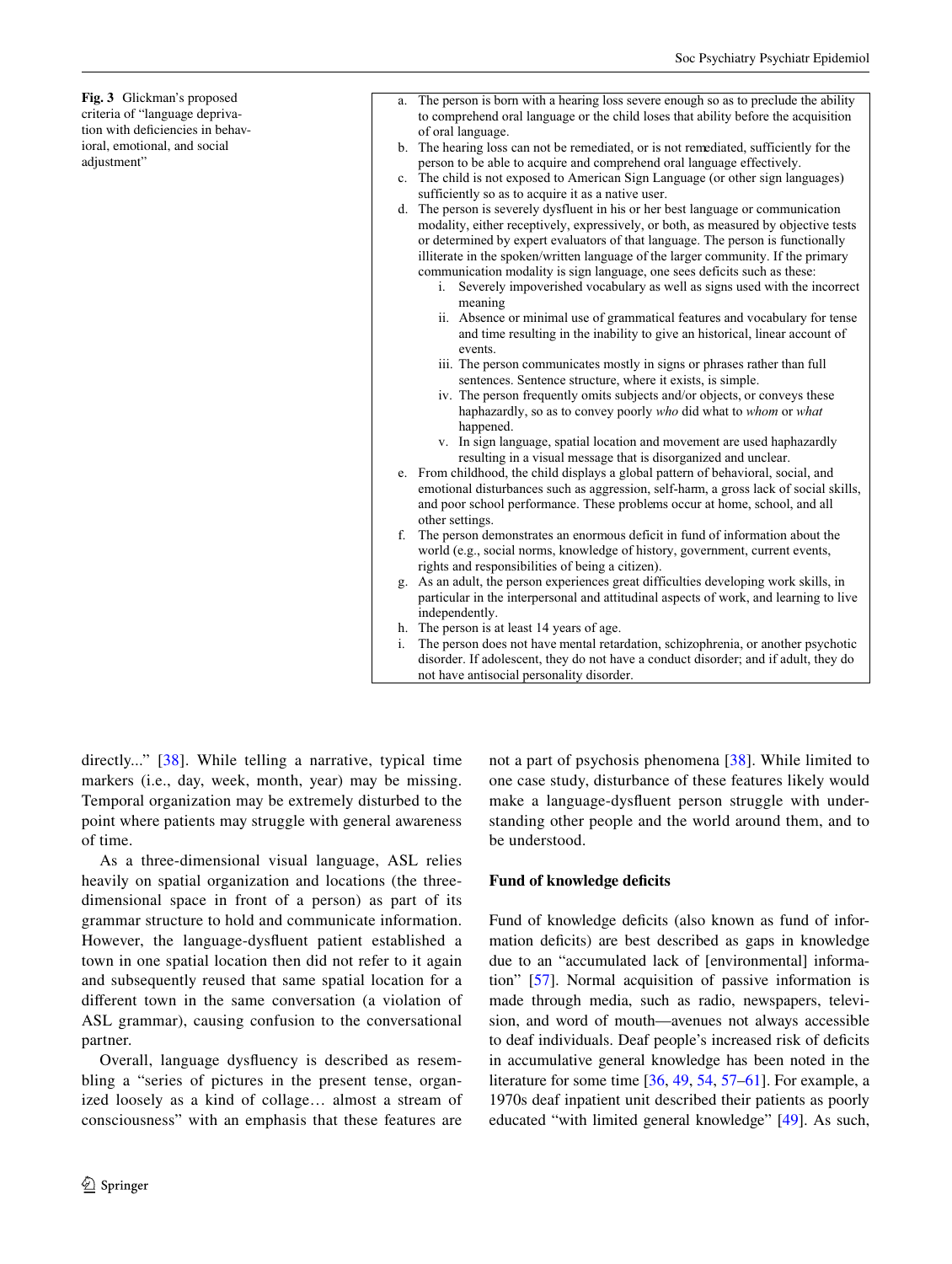primary treatment for these patients often consists of "the social skill education that they should have received at home and in school" [\[38](#page-14-2)].

Deaf epistemology notes a dinner table syndrome in which deaf children and adults are frequently left out of conversations with hearing family members and friends in many everyday settings, including at home and in school [\[61](#page-14-20)]. This consistent lack of exposure to everyday opportunities likely results in an overall loss of understanding of how many aspects of society function, such as school interactions, government functions, healthy personal behaviors, and many others. The dinner table syndrome phenomenon, coupled with the chronic effects of language deprivation and dysfluency, is likely to also exert a significant lifelong impact on deaf individual's physical, mental, and social health—partially mediated through a chronic lack of health literacy and knowledge [\[62](#page-14-21), [63](#page-14-22)].

#### **Disruptions in thinking, mood, and/or behavior**

Deaf patients have been described in the historical psychiatric literature as having more negative personality traits than the general population, such as denial, lack of insight, immaturity, impulsivity, lack of insight, as well as increased rage and aggression [\[37](#page-14-13), [48](#page-14-7), [52](#page-14-12), [64\]](#page-14-23). This is echoed by Cooper [[59\]](#page-14-24) who proposed that the most common disorders in the deaf psychiatric literature at the time were "problems of behavior and maladjustment apparently related to deafness."

The view of deafness has historically been heavily negative, seemingly attributing various psychiatric symptoms to the experience of being deaf itself. Instead, it is possible that these various observed symptoms are more accurately attributed to language delays. The case study of a patient with language dysfluency [[38\]](#page-14-2) specifically mentioned the "inference" of unstructured language implying unstructured thinking, suggesting that gaps in language access create similar gaps in thinking processes. Deaf individuals do generally appear to be at heightened risk for various psychiatric issues compared to the general population [\[35](#page-13-30)]. This risk is likely partially magnified due to language deprivation, which is a rarity in the hearing population.

The underlying implication is that deafness—in and of itself—does not create psychiatric symptoms; rather, the influence of language (or lack thereof) on cognition results in such symptoms. This aligns with research suggesting a relationship between psychiatric disorders and speech/language issues in hearing children [\[65](#page-14-25)], including a study of adolescent hearing inpatients where most had some type of language impairment [[66\]](#page-14-26). In addition, a study of deaf individuals with schizophrenia found better linguistic ability (via earlier ages of sign language exposure) to be associated with greater functional outcomes [\[67](#page-14-27)].

While there appears to be general agreement on a higher prevalence of psychopathology in deaf patients, this has commonly focused only upon behavior and adjustment issues [\[36](#page-14-0)]. Several literature reviews highlight a strong link between language and behavior issues, especially among deaf children [[68,](#page-14-28) [69](#page-14-29)]. A study of 120 oral (speechonly) deaf children suggested that those children with the least developed language abilities had significantly more behavior problems than their hearing peers [\[68](#page-14-28)]. Elevated rates of emotional problems and disorders [[33\]](#page-13-28) and interpersonal trauma exposure [\[31](#page-13-26), [32](#page-13-27), [34,](#page-13-29) [57](#page-14-19)] are present, and may have a relationship with language ability [\[70](#page-14-30)].

A relationship between language and behavioral health psychopathology appears evident in the deaf population. For a small subset of the population, this psychopathology may be serious enough to require long-lasting care in both outpatient and inpatient settings.

# **Discussion**

The etiology of this possible language deprivation syndrome appears to have sociocultural origins. The language deprivation that deaf people frequently experience is a social occurrence centered around the developmental choices made for them as children [\[24](#page-13-19), [36,](#page-14-0) [38](#page-14-2), [40](#page-14-3), [71,](#page-14-31) [72](#page-14-32)]. These developmental choices drastically increase the risk of a "snowball" effect of cognitive and social skills consequences that, in turn, increase the likelihood of mental illness.

#### **Policy implications**

Language deprivation occurs in the deaf population primarily as a function of medical and education policies. These policies are generally created without the inclusion of deaf people and are ones in which sign language has been—and is—excluded as a primary and/or complementary language intervention option for deaf children [[12,](#page-13-8) [24,](#page-13-19) [39,](#page-14-1) [47,](#page-14-33) [52,](#page-14-12) [58,](#page-14-34) [72](#page-14-32)[–76](#page-14-35)]. In sum, "a change in [medical and] education policy provides the most powerful opportunity in preventive psychiatry for deaf people" [[37\]](#page-14-13).

The early assessment of language access is crucial; this would increase the likelihood of deaf children reaching appropriate language milestones to maintain a healthy developmental path. Subsequently, immersing deaf children in a rich signing environment would likely reduce the risk of harm associated with language deprivation [[24\]](#page-13-19). Current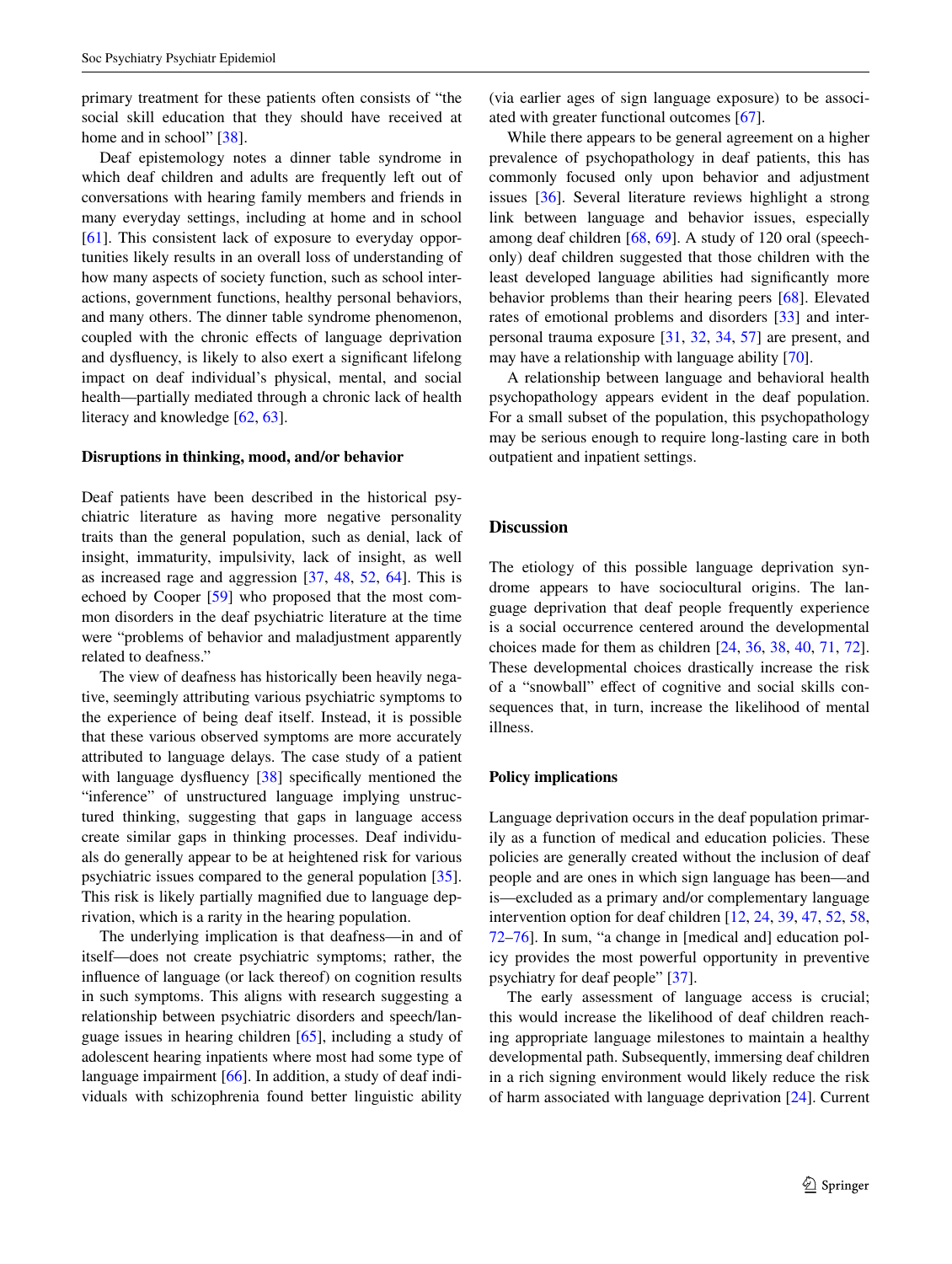early childhood education should shift to prioritizing language and cognitive development—not solely speech or spoken language outcomes, especially at the expense of general education and human development [[74\]](#page-14-36).

#### **Diagnostic implications**

In theory, the arrays of symptoms caused by language deprivation are not unique to only the deaf population. A hearing person who experiences similar deprivation in their early childhood (such as the famous case of "Genie" [\[77](#page-15-0)]) may present with similar symptoms. In contrast to the everyday occurrence for deaf children, for hearing children to experience similar consequences of language deprivation requires extreme situations of neglect and/or abuse. In essence, "there is no such thing as a typical deaf personality" [\[36](#page-14-0)]; rather, there is likely a typical presentation of extreme language deprivation in a subset of the deaf population that requires extensive psychiatric care.

The clinical specialty of deaf mental health is struggling with the inadequacy of existing Diagnostic and Statistical Manual of Mental Disorders 5 diagnoses (DSM-5) to capture an observed clinical phenomenon, and to not only define it but also obtain legitimate psychiatric recognition. The DSM-5 group of neurodevelopmental disorders [[78\]](#page-15-1) contains diagnoses that may describe specific observed symptoms (e.g., intellectual disability, language disorder, social communication disorder, and specific learning disorder), but using multiple diagnoses to explain one condition is both inefficient and inappropriate.

#### *Proposed diagnostic concept*

Although an agreed-upon diagnostic label continues to escape the field, deaf people and professionals frequently encounter the consequences associated with developmental experiences of language deprivation [[40\]](#page-14-3). Glickman [[79\]](#page-15-2) describes the most commonly used term as "low functioning deaf." The vocational rehabilitation field offers its own description, a "traditionally underserved person who is deaf,"—a subset of deaf people who exhibit limited communication abilities, difficulty maintaining employment without assistance or support, poor social/emotional skills, including problem-solving, impulsivity, low frustration tolerance, inappropriately aggressive, and inability to live independently [\[60](#page-14-37)].

We recommend the term "language deprivation syndrome" [\[40](#page-14-3), [42](#page-14-38), [43\]](#page-14-4) to highlight the possible cluster of symptoms that results from language deprivation. There is not enough empirical evidence to currently formulate

formal diagnostic criteria, but there appears to be a need to begin empirically developing these criteria. Potential diagnostic concept areas needing empirical attention include language dysfluency, fund of knowledge deficits, and disruptions in thinking, mood, and behavior.

Empirically supported recognition would also help deaf individuals interacting with mental health and legal systems, and identify areas to intervene for systematic prevention (e.g., medical and education systems) [\[38](#page-14-2)]. Research focused on the deaf population is severely lacking and needs to be prioritized, especially on the topic of language deprivation and its associated mental health issues. Future research directions should especially consider how to measure sign language dysfluency, the role of behavioral problems in diagnosis, and the potential existence of other clinical comorbidities (e.g., conduct disorder and antisocial personality disorder).

### **Limitations**

Although the results of our review suggest a possible language deprivation syndrome, there are some limitations to our findings. The reviewed literature included only those articles that were written or translated into English, due to the authors' lack of fluency in other languages. This means that potentially relevant publications in other languages are not captured here. In addition, the literature is lacking empirical evidence—this is likely due to the clinical priorities of many of the authors, and the lack of existing deaf research methodology to quantify their observations (a problem that still exists today), among other possible reasons. Finally, there is a historically prevalent negative, biased view of deafness that may have influenced psychiatric descriptions of character traits attributed to deaf people.

#### **Conclusion**

Results from the current structured literature review suggest that there is critical need for further empirical and clinical attention on a possible language deprivation syndrome. This attention may eventually lead to formal diagnostic criteria in the Diagnostic and Statistical Manual of Mental Disorders. What appears to be a recognized everyday occurrence in the deaf mental health field and the Deaf community (i.e., "low functioning deaf" [\[79](#page-15-2)]) has not garnered a significant attention in the general community.

Language exposure has an inextricable impact on one's development across the lifespan. The early suggestions of a language deprivation syndrome indicate that it may be a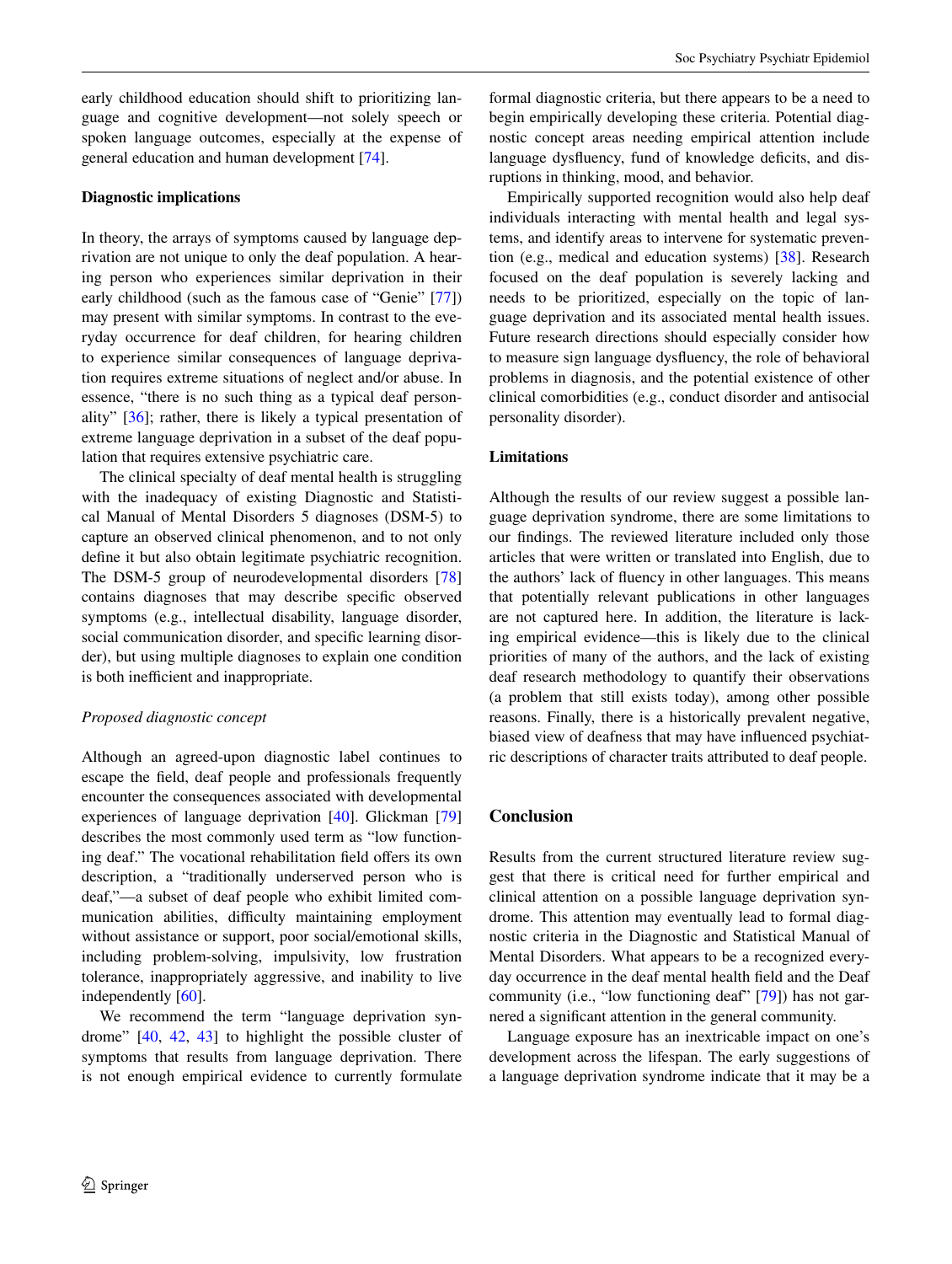natural consequence of chronic lack of full access to language. This has implications for language development as a social factor influencing the epidemiology of mental health. Although this phenomenon is perhaps most obvious in the deaf population, understanding the linkage between language exposure and mental health outcomes also contributes to our broader understanding of behavioral health epidemiology. As such, experiences of language exposure and mental health outcomes in other populations should be given more empirical attention (e.g., low socioeconomic status and immigrants moving to different countries).

The socioemotional development of deaf children has historically been described as "delayed" or "developmental retardation" [[58,](#page-14-34) [59](#page-14-24), [80](#page-15-3)]. These negative descriptions might more accurately describe the development of the languagedeprived child, rather than a deaf child. This descriptive shift is powerful in allowing for a change in the general philosophical approach to deaf child development. Language deprivation in deaf children is preventable. Proactive prevention of language deprivation appears to be a muchneeded approach, rather than continued attempts to avoid

"auditory deprivation" and the subsequent need to provide long-term behavioral health treatment for the most extreme consequences of chronic language deprivation.

**Acknowledgements** This work was supported in part by the Department of Psychiatry, University of Massachusetts Medical School and grant no. K12 GM106997 from the National Institute of General Medical Sciences of the National Institutes of Health. The authors thank Jacqueline Pransky and Peter Hauser, PhD for insights and feedback during the writing process. The authors specially thank Douglas Ziedonis, MD, MPH for conceptualization assistance and initial sponsorship.

#### **Compliance with ethical standards**

**Conflict of interest** On behalf of all the authors, the corresponding author states there is no conflict of interest.

### <span id="page-8-0"></span>**Appendix**

See Table [1.](#page-9-0)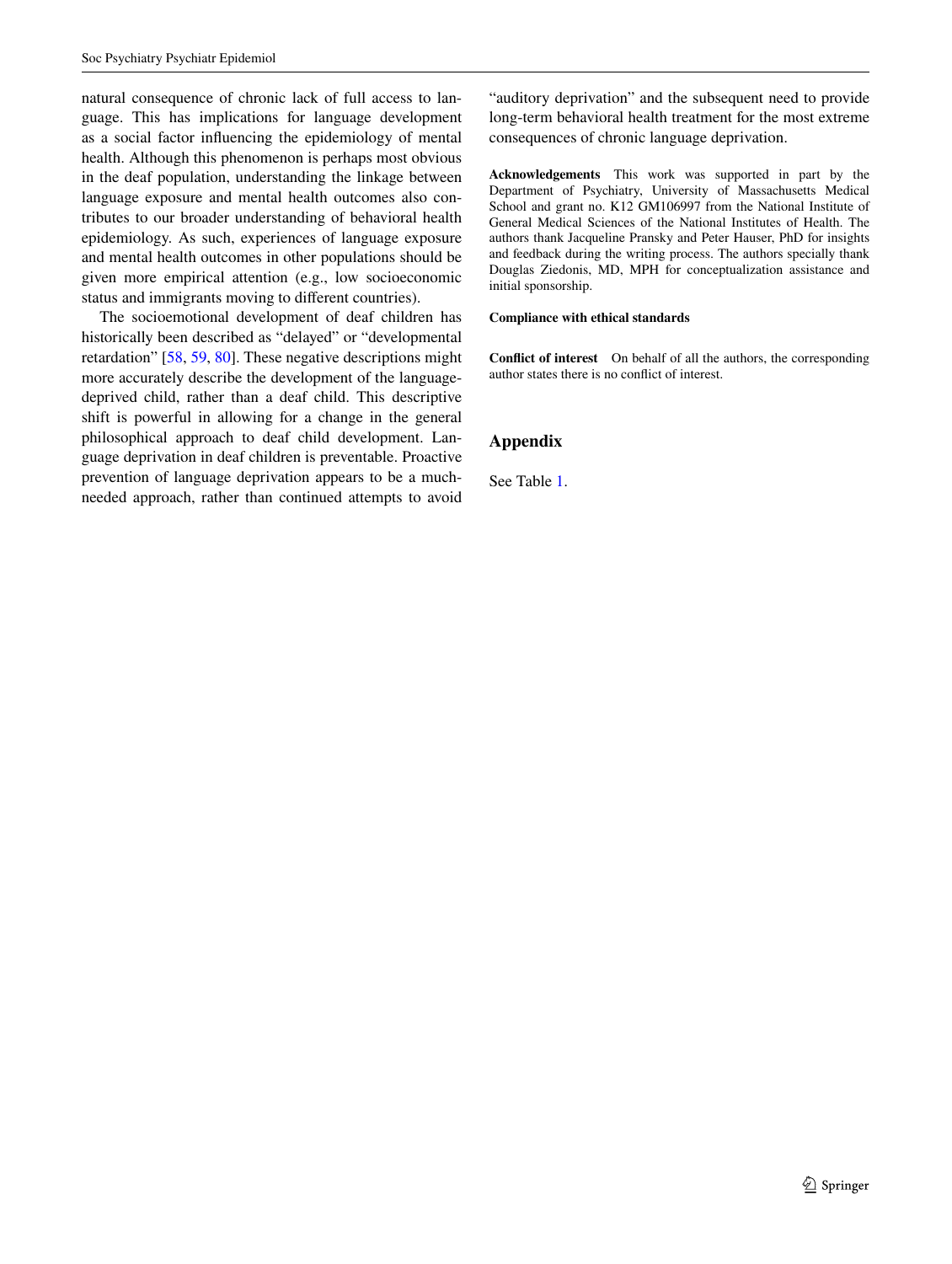<span id="page-9-0"></span>

| First author         | Type of publication                                     | Deaf individuals                                                                               | Language exposure                                                                                              | Intervention (if applicable) | Mental health/behavioral out-<br>comes                                                                                                                                                                             |
|----------------------|---------------------------------------------------------|------------------------------------------------------------------------------------------------|----------------------------------------------------------------------------------------------------------------|------------------------------|--------------------------------------------------------------------------------------------------------------------------------------------------------------------------------------------------------------------|
| Altshuler 1971 USA   | Clinical observations (16 years<br>total)               | 1000 New York State inpatients<br>and outpatients                                              | exposure during the early<br>General lack of language<br>development                                           |                              | iors, less depressive symptoms<br>parable to general population,<br>Schizophrenia prevalence com-<br>impulsive/aggressive behav-                                                                                   |
| Altshuler 1986 USA   | Literature review                                       | Literature review                                                                              | exposure during early devel-<br>General lack of language<br>$opment$                                           |                              | impulsive/aggressive behaviors<br>different in deaf individuals,<br>Schizophrenic presentation<br>common                                                                                                           |
| Anderson 2011 USA    | Quantitative study of trauma<br>prevalence              | 100 deaf female college<br>students                                                            | 75 ASL, 21 English, 4 other                                                                                    |                              | interpersonal victimization and<br>Deaf females approximately two<br>times as likely to experience<br>trauma as hearing females                                                                                    |
| Anderson 2016 USA    | unique trauma experiences<br>Qualitative study of deaf- | deaf trauma survivors<br>$\overline{17}$                                                       | <b>ASL</b>                                                                                                     |                              | tion, others are unique to deaf<br>people (i.e., lack of communi-<br>overlap with general popula-<br>Some trauma experiences<br>cation with family)                                                                |
| Barker 2009 USA      | Analysis of language and<br>behavior problems           | families with hearing children<br>deaf children compared to 97<br>188 families with implanted, | Spoken English                                                                                                 | Cochlear implant             | ent-child communication than<br>more behavior problems, oral<br>Implanted children evidenced<br>language deficits, and par-<br>hearing children                                                                    |
| Barnett 2011 USA     | Literature review and com-<br>mentary                   | Literature review and com-<br>mentary                                                          | Limited access to environmen-<br>tal information                                                               |                              | Low health literacy and health<br>disparities exist in Deaf sign<br>language populations                                                                                                                           |
| Basilier 1964 Norway | Theoretical review                                      | Theoretical review                                                                             | exposure during early devel-<br>General lack of language<br>opment                                             |                              | deafness with a "deaf personal-<br>Associates general experience of<br>need for specialized psychiat-<br>ity structure" and stresses a<br>ric services                                                             |
| Black 2006 USA       | Archival analysis of clinical<br>records                | discharged deaf inpatients<br>$\mathcal{L}$                                                    | or "dysfluent due to language<br>fied as "language deprived"<br>75% of deaf inpatients classi-<br>deprivation" |                              | issues with language depriva-<br>tion than a psychotic disorder<br>Deaf inpatients more likely to<br>present associated behavior<br>diagnosis                                                                      |
| Cooper 1976 England  | Literature review                                       | Literature review                                                                              | Differences in psychiatric pres-<br>entation depending on hear-<br>ing loss onset and severity                 |                              | Highlights "problems of behav-<br>ior and maladjustment related<br>knowledge deficits especially<br>mon disorders in psychiatric<br>literature as well as general<br>to deafness" as most com-<br>with early onset |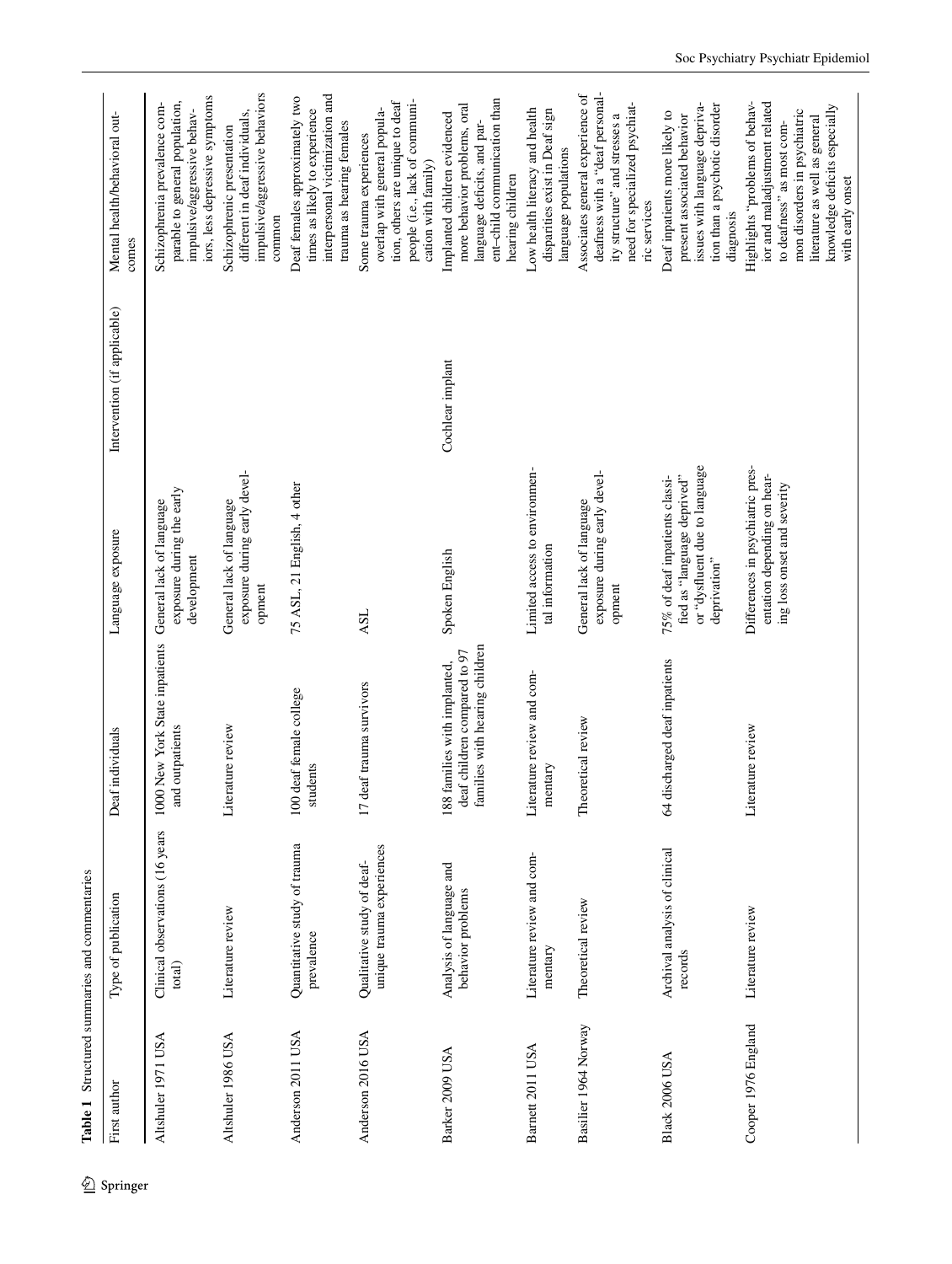| í, |  |
|----|--|

| First author           | Type of publication                                                                                             | af individuals<br>$\beta$ e                   | Language exposure                                                                                                                                        | Intervention (if applicable)                                                                                       | Mental health/behavioral out-<br>comes                                                                                                                                                   |
|------------------------|-----------------------------------------------------------------------------------------------------------------|-----------------------------------------------|----------------------------------------------------------------------------------------------------------------------------------------------------------|--------------------------------------------------------------------------------------------------------------------|------------------------------------------------------------------------------------------------------------------------------------------------------------------------------------------|
| Denmark 1971 England   | Literature review                                                                                               | Literature review                             | chiatry relating to impover-<br>between deafness and psy-<br>ished language exposure<br>Highlights relationship                                          |                                                                                                                    | Personality development of deaf<br>child described as "develop-<br>mental retardation," risk of<br>general knowledge deficits                                                            |
| Denmark 1972 England   | Describes process and barriers<br>in establishing psychiatric<br>unit for deaf people                           | 109 deaf inpatients at time of<br>publication | language exposure, and "edu-<br>Inpatients generally had poor<br>cational retardation"                                                                   | ment, hired teacher for social<br>language beneficial for treat-<br>Staff communication in sign<br>skills training | Highlights psychiatric diagnosis<br>suming, describes patients as<br>impulsive and lacking skills<br>as complex and time-con-                                                            |
| Fellinger 2012 Austria | Literature review                                                                                               | Literature review                             | abilities with behavioral and<br>psychosocial problems<br>Connects poor language                                                                         |                                                                                                                    | Generally suggests prevalence of<br>population, highlights lack of<br>elevated compared to general<br>mental and behavioral health<br>issues in deaf people to be<br>access to treatment |
| Gaines 2009 USA        | Analysis of language and learn-<br>ing challenges in hearing<br>adolescent inpatients                           | adolescent hearing inpa-<br>tients<br>34      | Generally had native language<br>exposure but poor language<br>skills                                                                                    | Concrete skills development,<br>rather than traditional talk<br>therapies                                          | with psychiatric disorders and<br>Poor language skills associated<br>inpatient hospitalization in<br>hearing adolescents                                                                 |
| Giddan 1996 USA        | deficits prevalence in preado-<br>Study of speech and language<br>lescent hearing inpatients                    | preadolescent hearing<br>inpatients<br>55     | Native language exposure but<br>clear speech and language<br>deficits                                                                                    |                                                                                                                    | anxiety and aggressive conduct<br>60% of admitted inpatients had<br>speech and language deficits,<br>most prevalent in those with<br>disorder                                            |
| Glickman 2007 USA      | Case study of deaf inpatient<br>with language dysfluency                                                        | Deaf inpatient ("Juanita")                    | Little to no education or sign<br>language exposure                                                                                                      |                                                                                                                    | In-depth description of language<br>dysfluency features connected<br>to language deprivation                                                                                             |
| Glickman 2009a USA     | Literature review and com-<br>mentary                                                                           | Literature review and com-<br>mentary         | emotional, and social adjust-<br>div noitivation with<br>Offers diagnostic criteria for<br>deficiencies in behavioral,<br>$\mathrm{ment}^{\prime\prime}$ |                                                                                                                    | language deprivation, potential<br>co-morbidity of language<br>Highlights social causes of<br>deprivation with various<br>behavioral diagnoses                                           |
| Hauser 2010 USA        | Literature review and com-<br>mentary                                                                           | Literature review and com-<br>mentary         | drome and general worldly<br>Highlights dinner table syn-<br>knowledge deficits                                                                          |                                                                                                                    | issues, less health literacy and<br>physical and mental health<br>Deaf individuals at risk for<br>knowledge                                                                              |
| Horton 2010 USA        | status in deaf outpatients with<br>Study of sign language ability,<br>cognition and functional<br>schizophrenia | deaf outpatients with<br>schizophrenia<br>34  | Earlier sign language exposure<br>associated with greater func-<br>tional outcomes                                                                       |                                                                                                                    | comes of deaf individuals with<br>Better language ability appears<br>to improve functional out-<br>schizophrenia                                                                         |
|                        |                                                                                                                 |                                               |                                                                                                                                                          |                                                                                                                    |                                                                                                                                                                                          |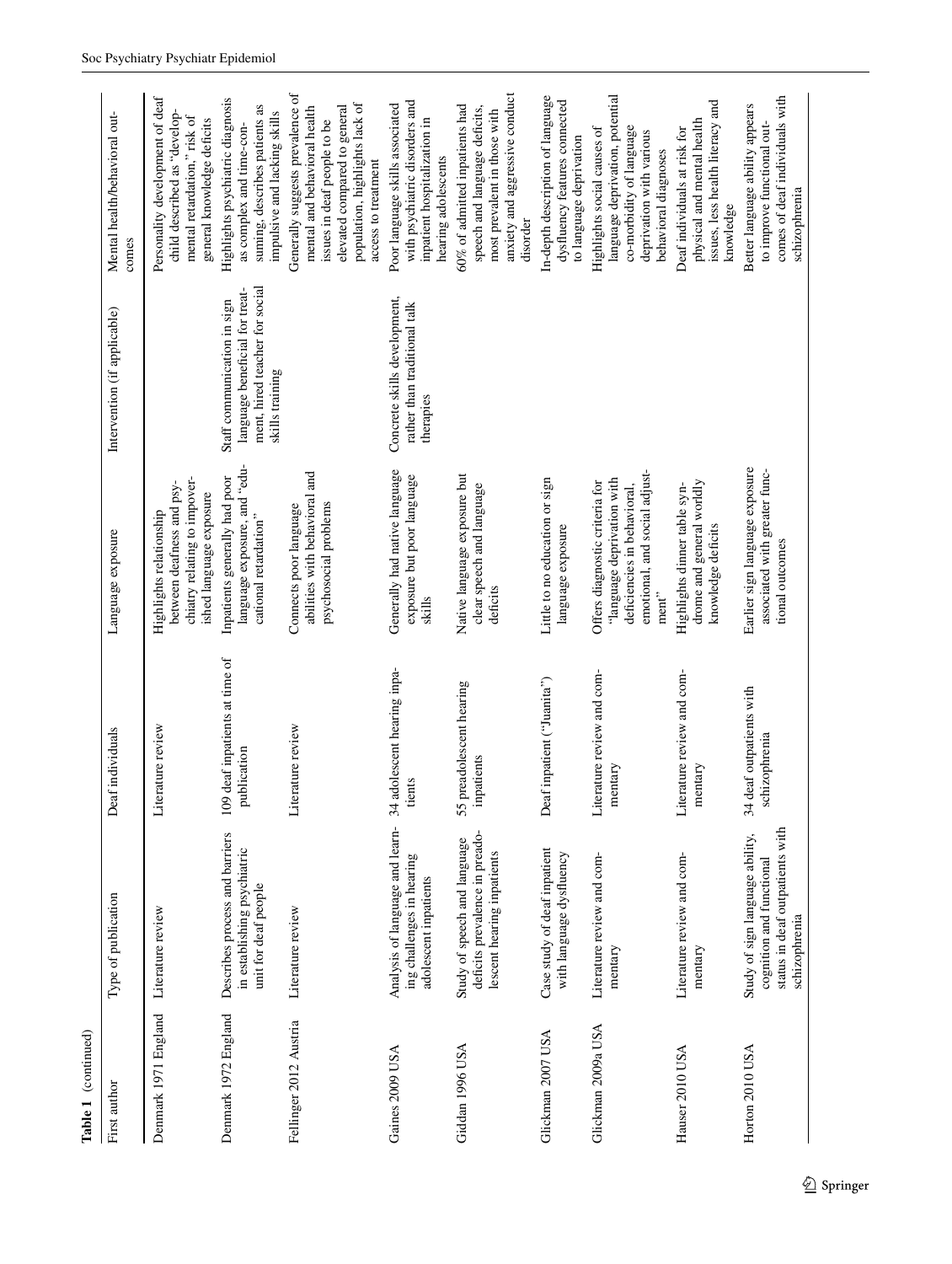|            | Table 1 (continued) |                                                                                     |                                                                                                                                                |                                                                                        |                              |                                                                                                                                                                              |
|------------|---------------------|-------------------------------------------------------------------------------------|------------------------------------------------------------------------------------------------------------------------------------------------|----------------------------------------------------------------------------------------|------------------------------|------------------------------------------------------------------------------------------------------------------------------------------------------------------------------|
| 2 Springer | First author        | Type of publication                                                                 | Deaf individuals                                                                                                                               | Language exposure                                                                      | Intervention (if applicable) | Mental health/behavioral out-<br>comes                                                                                                                                       |
|            | Huber 2011 USA      | Quantitative study of mental<br>health status                                       | cochlear implant, 212 hearing<br>deaf adolescents with<br>adolescents<br>32                                                                    | Spoken language                                                                        | Cochlear implant             | Implanted children more likely<br>to experience peer problems,<br>relationship with emotional<br>signing ability may have a<br>problems                                      |
|            | Kitson 1990 England | Literature review and com-<br>mentary                                               | Literature review and com-<br>nentary                                                                                                          | exposure during early devel-<br>General lack of language<br>opment                     |                              | lence of mental health issues<br>Suggests that increased preva-<br>in deaf people is related to<br>spoken-language policy in<br>their education                              |
|            | Lane 1976 USA       | Literature review and com-<br>mentary                                               | hearing feral child, the Wild<br>Boy of Aveyron<br>4                                                                                           | Raised by animals, delayed<br>exposure to language                                     |                              | ately according to social norms<br>being able to behave appropri-<br>Described as "feral" and not                                                                            |
|            | Long 1993 USA       | Literature review and com-<br>mentary                                               | Literature review and com-<br>nentary                                                                                                          | creates "traditionally under-<br>Delayed language exposure<br>served" deaf individuals |                              | difficulty maintaining employ-<br>socio-emotional skills, inabil-<br>Limited communication skills,<br>ment without support, poor<br>ity to live independently                |
|            | McKee 2015 USA      | Quantitative study of health<br>literacy assessment                                 | 166 deaf individuals and 239<br>nearing individuals                                                                                            | Health literacy was correlated<br>with reading literacy                                |                              | times more likely than hearing<br>inadequate health literacy, 6.9<br>48% of deaf participants had<br>individuals                                                             |
|            | Pollard 2014 USA    | Quantitative study of intimate<br>partner violence                                  | viduals from national sample,<br>from Monroe County, NY<br>1,906 hearing individuals<br>Rochester, 162 deaf indi-<br>308 deaf individuals from | Ranging language experiences                                                           |                              | and forced sex from their part-<br>Deaf individuals more likely to<br>ner than hearing individuals<br>experience emotional abuse                                             |
|            | Pollard 1998 USA    | Literature review and com-<br>mentary                                               | Literature review and com-<br>nentary                                                                                                          | Generally highlights delayed<br>language exposure in deaf<br>mental health population  |                              | Describes language dysfluency<br>as separate from psychotic<br>symptoms                                                                                                      |
|            | Rainer 1966 USA     | mental health services for the<br>Report of comprehensive<br>deaf in New York State | Literature review and com-<br>nentary                                                                                                          | Generally highlights delayed<br>language exposure in deaf<br>mental health population  |                              | criteria, discusses "Primitive<br>ing in the deaf mental health<br>Personality Disorder" exist-<br>Highlights deaf patients not<br>fitting existing diagnostic<br>population |
|            | Schenkel 2014 USA   | Study of maltreatment and<br>trauma prevalence                                      | 147 deaf college students, 317<br>nearing college students                                                                                     | Ranging language experiences                                                           |                              | for maltreatment and trauma<br>Deaf participants more at risk<br>experiences, general knowl-<br>edge deficits as well                                                        |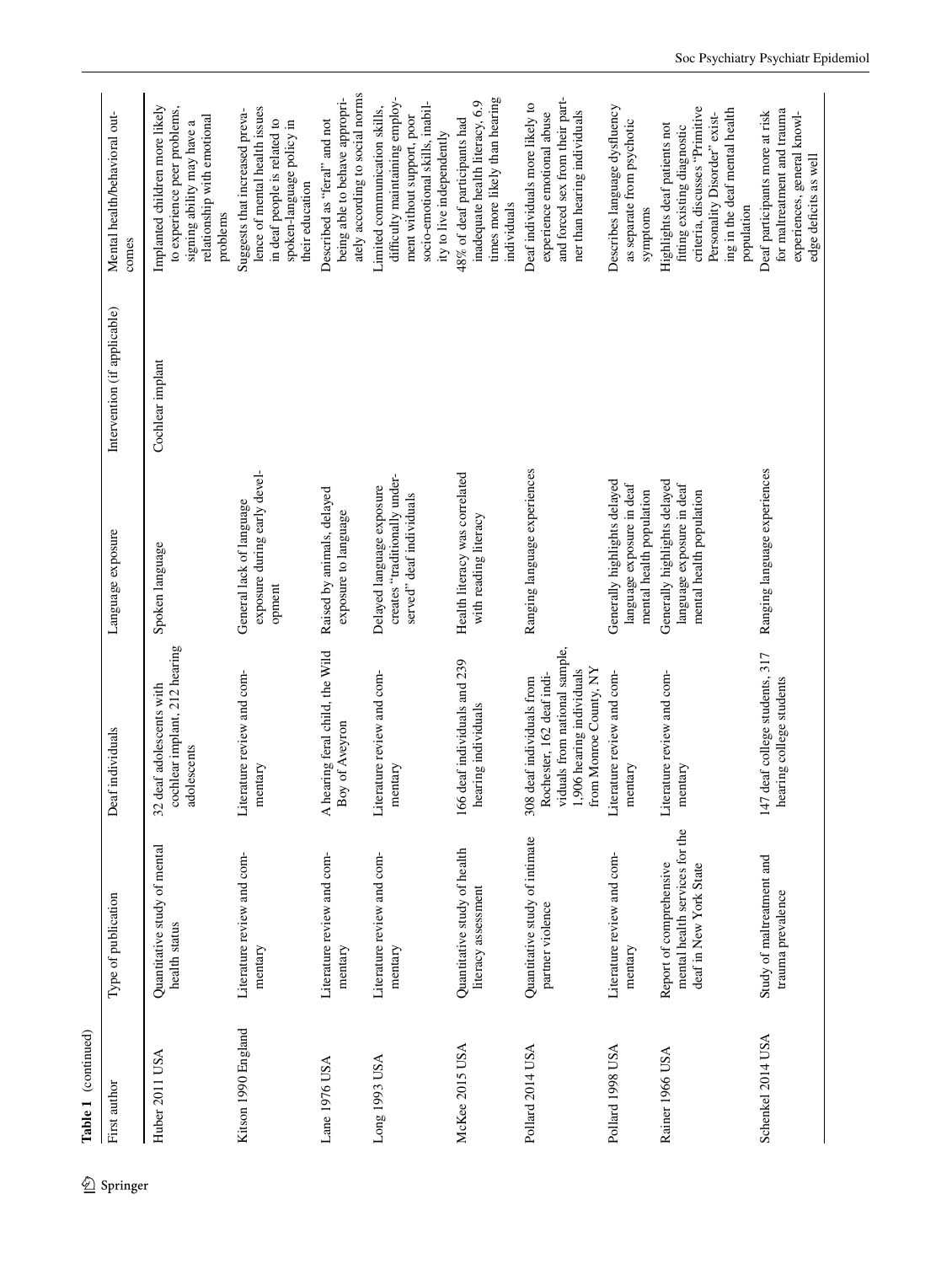| First author                              | Type of publication                                                                | Deaf individuals                                       | Language exposure                                                                                                   | Intervention (if applicable)             | Mental health/behavioral out-<br>comes                                                                                                                                                                                                                 |
|-------------------------------------------|------------------------------------------------------------------------------------|--------------------------------------------------------|---------------------------------------------------------------------------------------------------------------------|------------------------------------------|--------------------------------------------------------------------------------------------------------------------------------------------------------------------------------------------------------------------------------------------------------|
| Sinkkonen 1994 Finland Dissertation study |                                                                                    | 379 deaf students, 234 hearing<br>students             | children with signing hearing<br>The early exposure for deaf<br>parents                                             |                                          | Found no difference in mental<br>health prevalence between<br>signing deaf and hearing<br>children                                                                                                                                                     |
| Stevenson 2010 USA                        | Quantitative study of language<br>development and behavior<br>problems             | 120 children with hearing loss,<br>63 hearing children | dren excluded from analyses)<br>Spoken English (signing chil-                                                       | Cochlear implant in some<br>participants | level of problems were highest<br>Children with hearing loss had<br>among those children with<br>higher behavior problems,<br>least developed language                                                                                                 |
| Thacker 1994 England                      | language use in schizophrenic<br>Quantitative study of sign<br>patients            | 30 schizophrenic and 7 maniac<br>deaf adults           | primary means of commu-<br>British Sign Language as<br>nication                                                     |                                          | Formal communication disorder<br>can occur in sign language                                                                                                                                                                                            |
| van Gent 2011 USA                         | Quantitative study of psychoso-<br>cial risk factors                               | deaf adolescents<br>$\frac{8}{6}$                      | Spoken Dutch                                                                                                        |                                          | self-esteem issues, emotional<br>problems, and hearing peer<br>Deaf adolescents at risk for<br>rejection                                                                                                                                               |
| Vernon 1969 USA                           | hearing loss sociological and<br>Book chapter focusing on<br>psychological factors | Literature review and com-<br>mentary                  | exposure in deaf population<br>Discusses delayed language                                                           |                                          | highlights social causes of deaf<br>educational areas from delayed<br>in multiple developmental and<br>people's lagging achievement<br>Generally suggests intelligence<br>parable to hearing people,<br>of deaf people to be com-<br>language exposure |
| Vernon 1997 USA                           | Literature review and com-<br>mentary                                              | Literature review and com-<br>mentary                  | Severely delayed language<br>exposure                                                                               |                                          | Suggests "Primitive Personality:<br>language deprivation who are<br>Surdophrenia" and potential<br>diagnostic criteria for espe-<br>cially deaf individuals with<br>placed in the legal system                                                         |
| Vernon 1968 USA                           | Literature review and com-<br>mentary                                              | Literature review and com-<br>mentary                  | tion as generally language-<br>Discusses the deaf popula-<br>delayed                                                |                                          | leads to defensive mechanisms,<br>lack of insight, psychological<br>higher incidence of certain<br>immaturity, impulsiveness,<br>Delayed language exposure<br>psychiatric disorders                                                                    |
| Weiler 2013 USA                           | Case study                                                                         | Deaf inpatient ("D.S.")                                | Complex history with incom-<br>potential brain-based issues<br>plete language records and<br>from pre-natal rubella | Risperidone, divalproex<br>sodium        | learning difficulties, minimal<br>Physical aggression, paranoia,<br>thought disorganization,<br>language skills                                                                                                                                        |

**Table 1** (continued)

Table 1 (continued)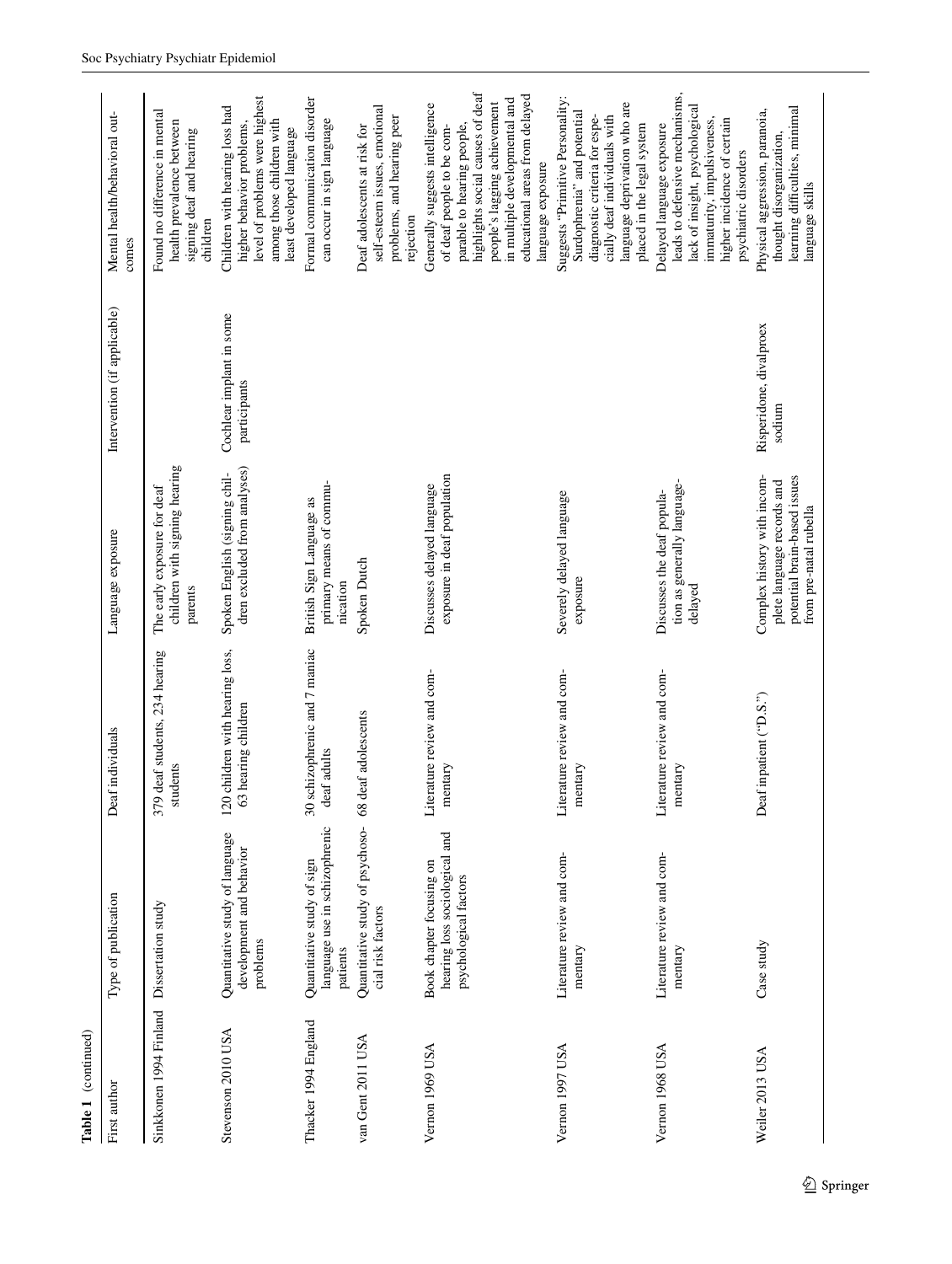### **References**

- <span id="page-13-0"></span>1. Draine J, Salzer MS, Culhane DP, Hadley TR (2002) Role of social disadvantage in crime, joblessness, and homelessness among persons with serious mental illness. Psychiatr Serv 53(5):565–573. doi[:10.1176/appi.ps.53.5.565](http://dx.doi.org/10.1176/appi.ps.53.5.565)
- 2. Meyer IH (2003) Prejudice, social stress, and mental health in lesbian, gay, and bisexual populations: Conceptual issues and research evidence. Psychol Bull 129(5):674–697. doi[:10.1037/0033-2909.129.5.674](http://dx.doi.org/10.1037/0033-2909.129.5.674)
- 3. Kelly CM, Jorm AF, Wright A (2007) Improving mental health literacy as a strategy to facilitate early intervention for mental disorders. Med J Aust 187(7 Suppl):S26–S30
- 4. Mazza JR, Boivin M, Tremblay RE, Michel G, Salla J, Lambert J, Zunzunegui MV, Cote SM (2016) Poverty and behavior problems trajectories from 1.5 to 8 years of age: Is the gap widening between poor and non-poor children? Soc Psychiatry Psychiatr Epidemiol 51(8):1083–1092. doi[:10.1007/s00127-016-1252-1](http://dx.doi.org/10.1007/s00127-016-1252-1)
- <span id="page-13-1"></span>5. Mensah FK, Kiernan KE (2010) Parents' mental health and children's cognitive and social development: families in England in the Millennium Cohort Study. Soc Psychiatry Psychiatr Epidemiol 45(11):1023–1035. doi[:10.1007/s00127-009-0137-y](http://dx.doi.org/10.1007/s00127-009-0137-y)
- <span id="page-13-2"></span>6. Blackwell DL, Lucas JW, Clarke TC (2012) Summary health statistics for U.S. adults: national health interview survey, 2012. Vital Health Stat 10(260):1–163
- <span id="page-13-3"></span>7. Mitchell RE, Karchmer MA (2005) Parental hearing status and signing among deaf and hard of hearing students. Sign Lang Stud 5(2):231–244
- <span id="page-13-4"></span>8. Institute GR (2011) Regional and national summary report of data from the 2009-10 annual survey of deaf and hard of hearing children and youth. pp 1–12
- <span id="page-13-5"></span>9. Mayberry RI, Lock E (2003) Age constraints on first versus second language acquisition: evidence for linguistic plasticity and epigenesis. Brain Lang 87(3):369–384
- <span id="page-13-6"></span>10. Newport EL (1990) Maturational constraints on language learning. Cognit Sci 14:11–28
- <span id="page-13-7"></span>11. Leybaert J, D'Hondt M (2003) Neurolinguistic development in deaf children: the effect of early language experience. Int J Audiol 42(Suppl 1):S34–S40
- <span id="page-13-8"></span>12. Lederberg AR, Schick B, Spencer PE (2013) Language and literacy development of deaf and hard-of-hearing children: successes and challenges. Dev Psychol 49(1):15–30. doi[:10.1037/](http://dx.doi.org/10.1037/a0029558) [a0029558](http://dx.doi.org/10.1037/a0029558)
- <span id="page-13-9"></span>13. Mayberry RI, Chen JK, Witcher P, Klein D (2011) Age of acquisition effects on the functional organization of language in the adult brain. Brain Lang 119(1):16–29. doi:[10.1016/j.](http://dx.doi.org/10.1016/j.bandl.2011.05.007) [bandl.2011.05.007](http://dx.doi.org/10.1016/j.bandl.2011.05.007)
- 14. Penicaud S, Klein D, Zatorre RJ, Chen JK, Witcher P, Hyde K, Mayberry RI (2013) Structural brain changes linked to delayed first language acquisition in congenitally deaf individuals. Neuroimage 66:42–49. doi[:10.1016/j.neuroimage.2012.09.076](http://dx.doi.org/10.1016/j.neuroimage.2012.09.076)
- <span id="page-13-10"></span>15. Skotara N, Salden U, Kugow M, Hanel-Faulhaber B, Roder B (2012) The influence of language deprivation in early childhood on L2 processing: an ERP comparison of deaf native signers and deaf signers with a delayed language acquisition. BMC Neurosci 13:44. doi[:10.1186/1471-2202-13-44](http://dx.doi.org/10.1186/1471-2202-13-44)
- <span id="page-13-11"></span>16. Hyde M, Punch R, Komesaroff L (2010) Coming to a decision about cochlear implantation: parents making choices for their deaf children. J Deaf Stud Deaf Educ 15(2):162–178. doi:[10.1093/deafed/enq004](http://dx.doi.org/10.1093/deafed/enq004)
- <span id="page-13-12"></span>17. Kral A, Kronenberger WG, Pisoni DB, O'Donoghue GM (2016) Neurocognitive factors in sensory restoration of early deafness: a connectome model. Lancet Neurol 15(6):610–621. doi:[10.1016/S1474-4422\(16\)00034-X](http://dx.doi.org/10.1016/S1474-4422(16)00034-X)
- <span id="page-13-13"></span>18. Duchesne L, Sutton A, Bergeron F (2009) Language achievement in children who received cochlear implants between 1 and 2 years of age: group trends and individual patterns. J Deaf Stud Deaf Educ 14(4):465–485. doi:[10.1093/deafed/enp010](http://dx.doi.org/10.1093/deafed/enp010)
- <span id="page-13-14"></span>19. Niparko JK, Tobey EA, Thal DJ, Eisenberg LS, Wang NY, Quittner AL, Fink NE, Team CDI (2010) Spoken language development in children following cochlear implantation. JAMA 303(15):1498–1506. doi[:10.1001/jama.2010.451](http://dx.doi.org/10.1001/jama.2010.451)
- <span id="page-13-15"></span>20. Davidson LS, Geers AE, Blamey PJ, Tobey EA, Brenner CA (2011) Factors contributing to speech perception scores in long-term pediatric cochlear implant users. Ear Hear 32(1 Suppl):19S–26S. doi:[10.1097/AUD.0b013e3181ffdb8b](http://dx.doi.org/10.1097/AUD.0b013e3181ffdb8b)
- <span id="page-13-16"></span>21. Tobey EA, Geers AE, Sundarrajan M, Shin S (2011) Factors influencing speech production in elementary and high schoolaged cochlear implant users. Ear Hear 32 (1Suppl):27S–38S. doi:[10.1097/AUD.0b013e3181fa41bb](http://dx.doi.org/10.1097/AUD.0b013e3181fa41bb)
- <span id="page-13-17"></span>22. Lund E (2015) Vocabulary knowledge of children with cochlear implants: a meta-analysis. J Deaf Stud Deaf Educ 21(2):107–121. doi[:10.1093/deafed/env060](http://dx.doi.org/10.1093/deafed/env060)
- <span id="page-13-18"></span>23. Liddell SK (2003) Grammar, gesture, and meaning in American Sign Language. Cambridge University Press, New York, NY
- <span id="page-13-19"></span>24. Humphries T, Kushalnagar P, Mathur G, Napoli DJ, Padden C, Rathmann C, Smith SR (2012) Language acquisition for deaf children: reducing the harms of zero tolerance to the use of alternative approaches. Harm Reduct J 9:16. doi[:10.1186/1477-7517-9-16](http://dx.doi.org/10.1186/1477-7517-9-16)
- <span id="page-13-20"></span>25. Lyness C, Woll B, Campbell R, Cardin V (2013) How does visual language affect crossmodal plasticity and cochlear implant success? Neurosci Biobehav Rev 37:2621–2630
- <span id="page-13-21"></span>26. Sugar M (2016) Dispelling myths about deafness. [https://web.](https://web.archive.org/web/20160404050959/http://www.agbell.org/in-the-news/response-nyle-dimarco/?https://web.archive.org/web/20160404050959/http://www.agbell.org/in-the-news/response-nyle-dimarco/?) [archive.org/web/20160404050959/http://www.agbell.org/in-the](https://web.archive.org/web/20160404050959/http://www.agbell.org/in-the-news/response-nyle-dimarco/?https://web.archive.org/web/20160404050959/http://www.agbell.org/in-the-news/response-nyle-dimarco/?)[news/response-nyle-dimarco/?](https://web.archive.org/web/20160404050959/http://www.agbell.org/in-the-news/response-nyle-dimarco/?https://web.archive.org/web/20160404050959/http://www.agbell.org/in-the-news/response-nyle-dimarco/?). Accessed 4 Apr 2016
- <span id="page-13-22"></span>27. Hassanzadeh S (2012) Outcomes of cochlear implantation in deaf children of deaf parents: comparative study. J Laryngol Otol 126(10):989–994. doi:[10.1017/S0022215112001909](http://dx.doi.org/10.1017/S0022215112001909)
- <span id="page-13-23"></span>28. Amraei K, Amirsalari S, Ajallouiyan M (2016) Comparison of intelligence quotients of first- and second-generation deaf children with cochlear implants. Int J Pediatr Otorhinolaryngol 92:167–170. doi[:10.1016/j.ijporl.2016.10.005](http://dx.doi.org/10.1016/j.ijporl.2016.10.005)
- <span id="page-13-24"></span>29. Humphries T, Kushalnagar P, Mathur G, Napoli DJ, Padden C, Rathmann C, Smith SR (2017) Discourses of prejudice in the professions: the case of sign languages. J Med Ethics (in press)
- <span id="page-13-25"></span>30. Fellinger J, Holzinger D, Dobner U, Gerich J, Lehner R, Lenz G, Goldberg D (2005) Mental distress and quality of life in a deaf population. Soc Psychiatry Psychiatr Epidemiol 40(9):737–742. doi[:10.1007/s00127-005-0936-8](http://dx.doi.org/10.1007/s00127-005-0936-8)
- <span id="page-13-26"></span>31. Anderson ML, Leigh IW (2011) Intimate partner violence against deaf female college students. Violence Against Women 17(7):822–834
- <span id="page-13-27"></span>32. Pollard RQ Jr, Sutter E, Cerulli C (2014) Intimate partner violence reported by two samples of deaf adults via a computerized American Sign Language survey. J Interpers Violence 29(5):948–965. doi[:10.1177/0886260513505703](http://dx.doi.org/10.1177/0886260513505703)
- <span id="page-13-28"></span>33. van Gent T, Goehart AW, Treffers PDA (2011) Self-concept and psychopathology in deaf adolescents: Preliminary support for moderating effects of deafness-related characterisitics and peer problems. J Child Psychol Psychiatry 52(6):720–728
- <span id="page-13-29"></span>34. Anderson ML, Wolf Craig KS, Hall WC, Ziedonis DM (2016) A pilot study of deaf trauma survivors' experiences: Early traumas unique to being deaf in a hearing world. J Child Adolesc Trauma 9(4):353–358. doi:[10.1007/s40653-016-0111-2](http://dx.doi.org/10.1007/s40653-016-0111-2)
- <span id="page-13-30"></span>35. Fellinger J, Holzinger D, Pollard R (2012) Mental health of deaf people. The Lancet 379(9820):1037–1044. doi[:10.1016/](http://dx.doi.org/10.1016/S0140-6736(11)61143-4) [S0140-6736\(11\)61143-4](http://dx.doi.org/10.1016/S0140-6736(11)61143-4)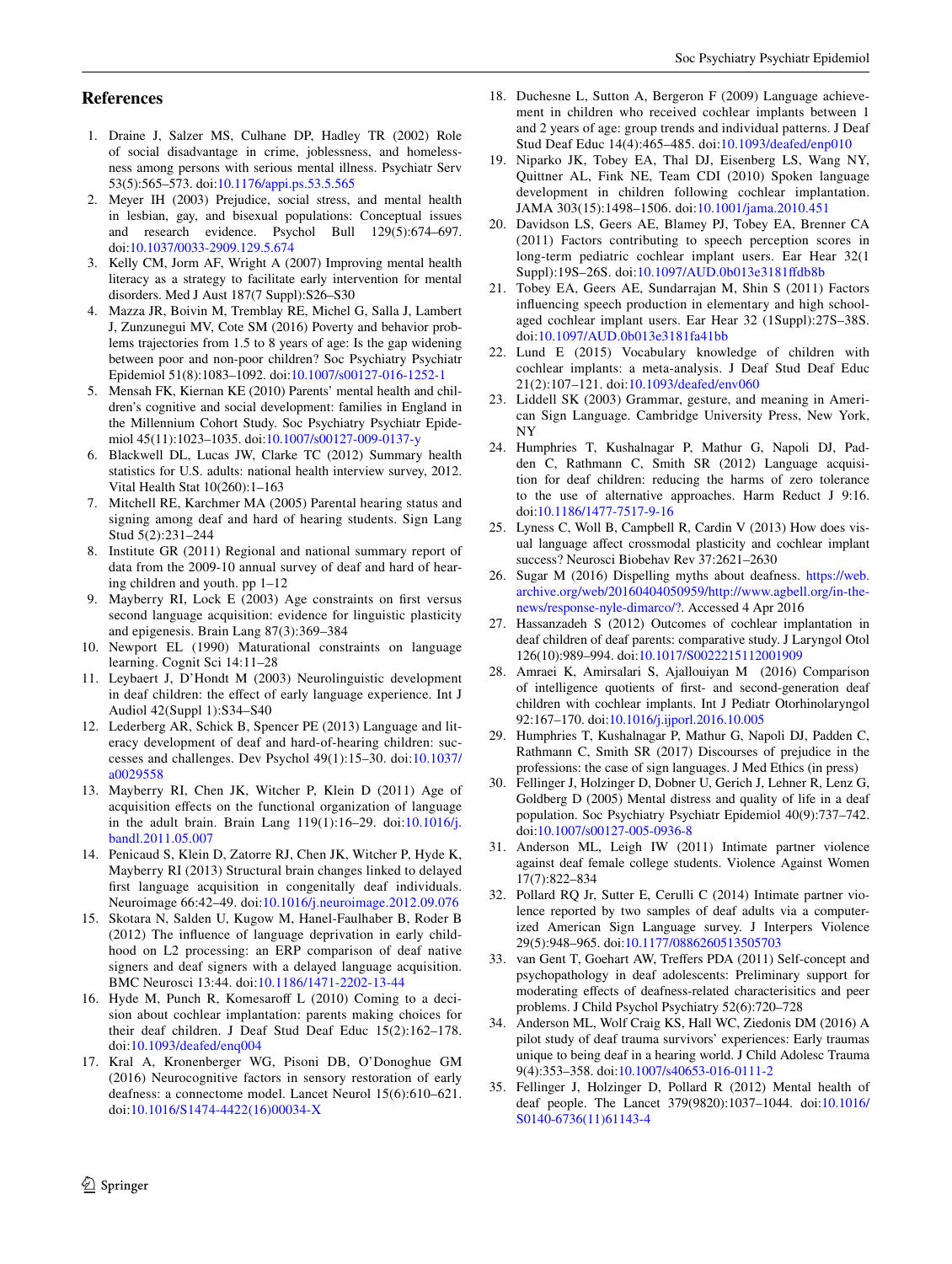- <span id="page-14-0"></span>36. Sinkkonen J (1994) Hearing impairment, communication and personality development. University of Helsinki, Helsinki
- <span id="page-14-13"></span>37. Kitson N, Fry R (1990) Prelingual deafness and psychiatry. Br J Hosp Med 44(5):353–356
- <span id="page-14-2"></span>38. Glickman NS (2007) Do you hear voices? Problems in assessment of mental status in deaf persons with severe language deprivation. J Deaf Stud Deaf Educ 12(2):127–147. doi[:10.1093/](http://dx.doi.org/10.1093/deafed/enm001) [deafed/enm001](http://dx.doi.org/10.1093/deafed/enm001)
- <span id="page-14-1"></span>39. Humphries T, Kushalnagar P, Mathur G, Napoli DJ, Padden C, Pollard R, Smith SR (2014) What medical education can do to ensure robust language development in deaf children. Med Sci Educ 24(4):409–419
- <span id="page-14-3"></span>40. Gulati S (2003) Psychiatric care of culturally deaf people. In: Glickman NS, Gulati S (eds) Mental health care of deaf people: a culturally affirmative approach. Lawrence Erlbaum Associates, Mahwah, NJ, pp 33–107
- <span id="page-14-14"></span>41. Glickman NS (2009) Summary and conclusions. In: Glickman NS (ed) Cognitive-behavioral therapy for deaf and hearing persons with language and learning challenges. Routledge, New York, NY
- <span id="page-14-38"></span>42. Gulati S (2014) Language deprivation syndrome. ASL Lecture<br>Series. https://www.youtube.com/watch?v=8yy\_K6VtHJw, [https://www.youtube.com/watch?v=8yy\\_K6VtHJw](https://www.youtube.com/watch?v=8yy_K6VtHJw), Brown University
- <span id="page-14-4"></span>43. Humphries T, Kushalnagar P, Mathur G, Napoli DJ, Padden C, Rathmann C, Smith SR (2016) Avoiding linguistic neglect of deaf children. Soc Serv Rev 90(4):589–619. doi[:10.1086/689543](http://dx.doi.org/10.1086/689543)
- <span id="page-14-5"></span>44. Moher D, Liberati A, Tetzlaff J, Altman DG, Group P (2009) Preferred reporting items for systematic reviews and metaanalyses: the PRISMA statement. PLoS Med 6(7):e1000097. doi:[10.1371/journal.pmed.1000097](http://dx.doi.org/10.1371/journal.pmed.1000097)
- <span id="page-14-6"></span>45. Rainer JD, Altshuler KZ (1966) Comprehensive mental health services for the deaf. Columbia University, New York, NY
- <span id="page-14-9"></span>46. Basilier T (1964) Surdophrenia. The psychic consequences of congenital or early acquired deafness. Some theoretical and clinical considerations. Acta Psychiatr Scand 40(SUPPL 180):363
- <span id="page-14-33"></span>47. Vernon M (1969) Sociological and psychological factors associated with hearing loss. J Speech Hear Res 12(3):541–563
- <span id="page-14-7"></span>48. Vernon M, Rothstein DA (1968) Prelingual deafness: an experiment of nature. Arch Gen Psychiatry 19(3):361–369
- <span id="page-14-8"></span>49. Denmark JC, Warren F (1972) A psychiatric unit for the deaf. Br J Psychiatry 120(557):423–428
- <span id="page-14-10"></span>50. Lane H (1976) The wild boy of Aveyron. Harvard University Press, Cambridge, MA
- <span id="page-14-11"></span>51. Vernon M, Raifman LJ (1997) Recognizing and handling problems of incompetent deaf defendants charged with serious offenses. Int J Law Psychiatry 20(3):373–387
- <span id="page-14-12"></span>52. Altshuler KZ (1986) Perceptual handicap and mental illness, with special reference to early profound deafness. Am J Soc Psychiatry 6(2):125–128
- <span id="page-14-15"></span>53. Weiler C, Landsberger SA, Diaz DR (2013) Differential diagnosis of psychosis in a deaf inpatient with language dysfluency: a case study. Clin Schizophr Relat Psychos 7(1):42–45. doi[:10.3371/CSRP.WELA.032513](http://dx.doi.org/10.3371/CSRP.WELA.032513)
- <span id="page-14-16"></span>54. Pollard RQ (1998) Psychopathology. In: Marschark M, Clark MD (eds) Psychological perspectives on deafness, vol 2. Lawrence Erlbaum, Inc., Mahwah, NJ, pp 171–197
- <span id="page-14-17"></span>55. Black PA, Glickman NS (2006) Demographics, psychiatric diagnoses, and other characteristics of North American Deaf and hard-of-hearing inpatients. J Deaf Stud Deaf Educ 11(3):303-321. doi[:10.1093/deafed/enj042](http://dx.doi.org/10.1093/deafed/enj042)
- <span id="page-14-18"></span>56. Thacker AJ (1994) Formal communication disorder. Sign language in deaf people with schizophrenia. Br J Psychiatry 165(6):818–823
- <span id="page-14-19"></span>57. Schenkel LS, Rothman-Marshall G, Schlehofer DA, Towne TL, Burnash DL, Priddy BM (2014) Child maltreatment

and trauma exposure among deaf and hard of hearing young adults. Child Abuse Neglect 38(10):1581–1589. doi:[10.1016/j.](http://dx.doi.org/10.1016/j.chiabu.2014.04.010) [chiabu.2014.04.010](http://dx.doi.org/10.1016/j.chiabu.2014.04.010)

- <span id="page-14-34"></span>58. Denmark JC (1971) Psychiatry and the deaf. Curr Psychiatr Ther 11:68–72
- <span id="page-14-24"></span>59. Cooper AF (1976) Deafness and psychiatric illness. Br J Psychiatry 129:216–226
- <span id="page-14-37"></span>60. Long G, Long N, Ouellette SE (1993) Service provision issues with traditionally underserved persons who are deaf. In: Welch OM (ed) Research and practice in deafness: Issues and questions in education, psychology and vocattional service provision. Charles C Thomas, Springfield, pp 107–126
- <span id="page-14-20"></span>61. Hauser PC, O'Hearn A, McKee M, Steider A, Thew D (2010) Deaf epistemology: deafhood and deafness. Am Ann Deaf 154(5):486–492
- <span id="page-14-21"></span>62. Barnett S, McKee M, Smith SR, Pearson TA (2011) Deaf sign language users, health inequities, and public health: Opportunity for social justice. Prev Chronic Dis 8(2):A45
- <span id="page-14-22"></span>63. McKee MM, Paasche-Orlow MK, Winters PC, Fiscella K, Zazove P, Sen A, Pearson T (2015) Assessing health literacy in deaf american sign language users. J Health Commun 20(Suppl 2):92–100. doi:[10.1080/10810730.2015.1066468](http://dx.doi.org/10.1080/10810730.2015.1066468)
- <span id="page-14-23"></span>64. Altshuler KZ (1971) Studies of the deaf: relevance to psychiatric theory. Am J Psychiatry 127(11):1521–1526. doi[:10.1176/](http://dx.doi.org/10.1176/ajp.127.11.1521) [ajp.127.11.1521](http://dx.doi.org/10.1176/ajp.127.11.1521)
- <span id="page-14-25"></span>65. Giddan JJ, Milling L, Campbell NB (1996) Unrecognized language and speech deficits in preadolescent psychiatric inpatients. Am J Orthopsychiatry 66(1):85–92
- <span id="page-14-26"></span>66. Gaines J, Meltzer B, Glickman NS (2009) Language and learning challenges in adolescent hearing psychiatric inpatients. In: Glickman NS (ed) Cognitive-behavioral therapy for deaf and hearing persons with language and learning challenges. Routledge, New York, NY, pp 79–102
- <span id="page-14-27"></span>67. Horton HK (2010) Linguistic ability and mental health outcomes among deaf people with schizophrenia. J Nerv Ment Dis 198(9):634–642. doi[:10.1097/NMD.0b013e3181e9dd23](http://dx.doi.org/10.1097/NMD.0b013e3181e9dd23)
- <span id="page-14-28"></span>68. Stevenson J, McCann D, Watkin P, Worsfold S, Kennedy C, Hearing Outcomes Study T (2010) The relationship between language development and behaviour problems in children with hearing loss. J Child Psychol Psychiatry 51(1):77–83. doi[:10.1111/j.1469-7610.2009.02124.x](http://dx.doi.org/10.1111/j.1469-7610.2009.02124.x)
- <span id="page-14-29"></span>69. Barker DH, Quittner AL, Fink NE, Eisenberg LS, Tobey EA, Niparko JK, Team CDI (2009) Predicting behavior problems in deaf and hearing children: the influences of language, attention, and parent-child communication. Dev Psychopathol 21(2):373– 392. doi[:10.1017/S0954579409000212](http://dx.doi.org/10.1017/S0954579409000212)
- <span id="page-14-30"></span>70. Huber M, Kipman U (2011) The mental health of deaf adolescents with cochlear implants compared to their hearing peers. Int J Audiol 50(3):146–154
- <span id="page-14-31"></span>71. Williams CE (1970) Some psychiatric observations on a group of maladjusted deaf children. J Child Psychol Psychiatry 11(1):1–18
- <span id="page-14-32"></span>72. Mayberry RI (2002) Cognitive development in deaf children. In: Segalowitz SJ, Rapin I (eds) Handbook of Neuropsychology, vol 8. Elsevier Health Sciences, New York, NY, pp 71–107
- 73. Bonvillian JD, Charrow VR, Nelson KE (1973) Psycholinguistic and educational implications of deafness. Human Dev 16(5):321–345
- <span id="page-14-36"></span>74. Bailes C, Erting C, Erting L, Thumann-Prezioso C (2009) Language and literacy acquisition through parental mediation in American Sign Language. Sign Lang Stud 9(4):417–456
- 75. Stewart DA (1983) The use of sign by deaf children: the opinions of a deaf community. Am Ann Deaf 128(7):878–883
- <span id="page-14-35"></span>76. Goldberg B, Lobb H, Kroll H (1975) Psychiatric problems of the deaf child. Can Psychiatric Assoc J 20(1):75–83